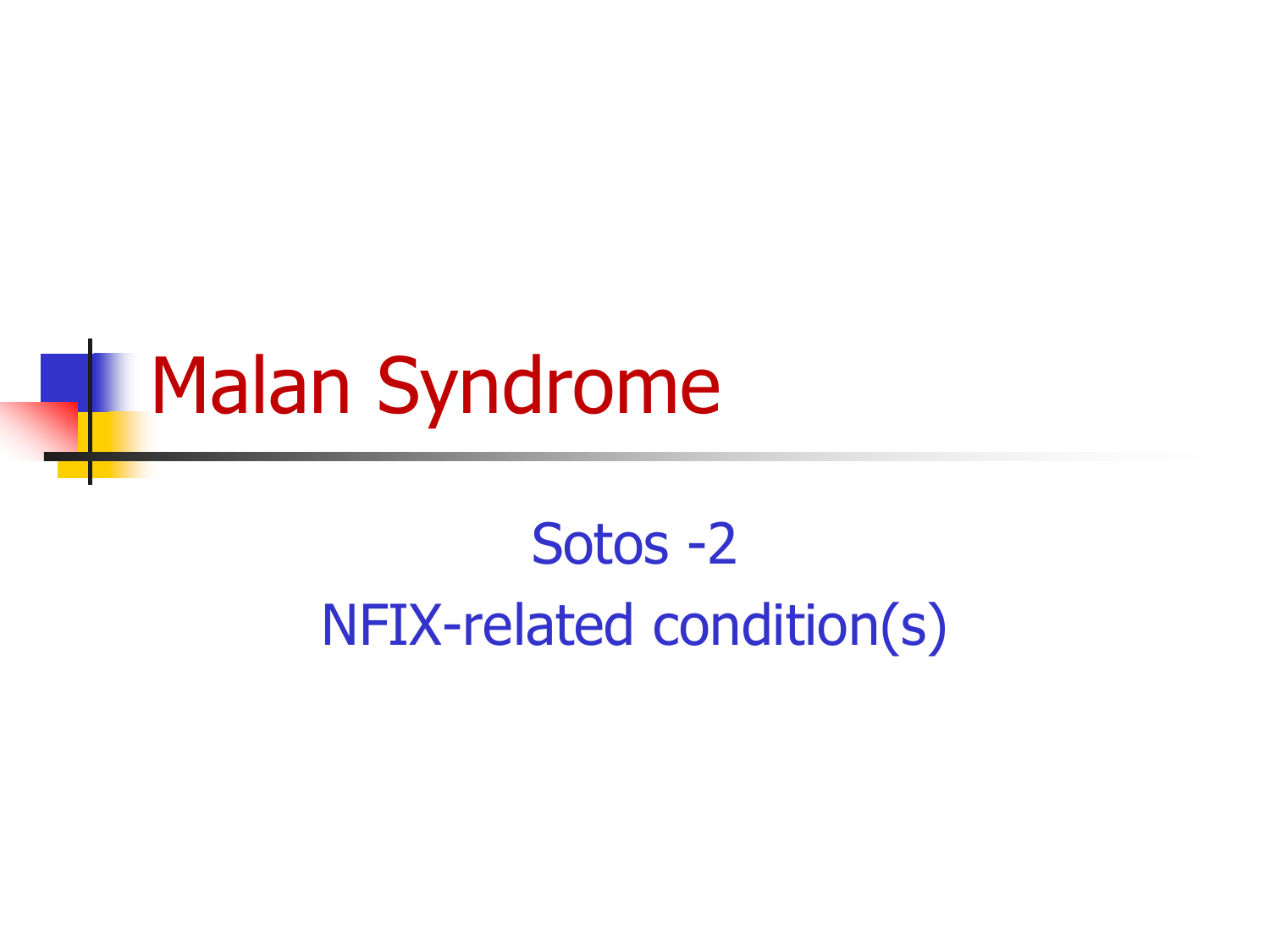## Sotos-like syndrome

- Patients with many features of Sotos syndrome but not classic
- **About 8% will have an NSD1 mutation**
- (?) Atypical cases of Weaver and Beckwith-Wiedeman syndromes
- **Naybe 5% will have a change in a gene called NFIX** (sometimes called Sotos-2 or Malan syndrome)
- Other reported genes: APC2 (Sotos-3) and SETD2 (Luscan-Lumish Syndrome)
- **Several others TBA** 
	- Dr. Fahrner's research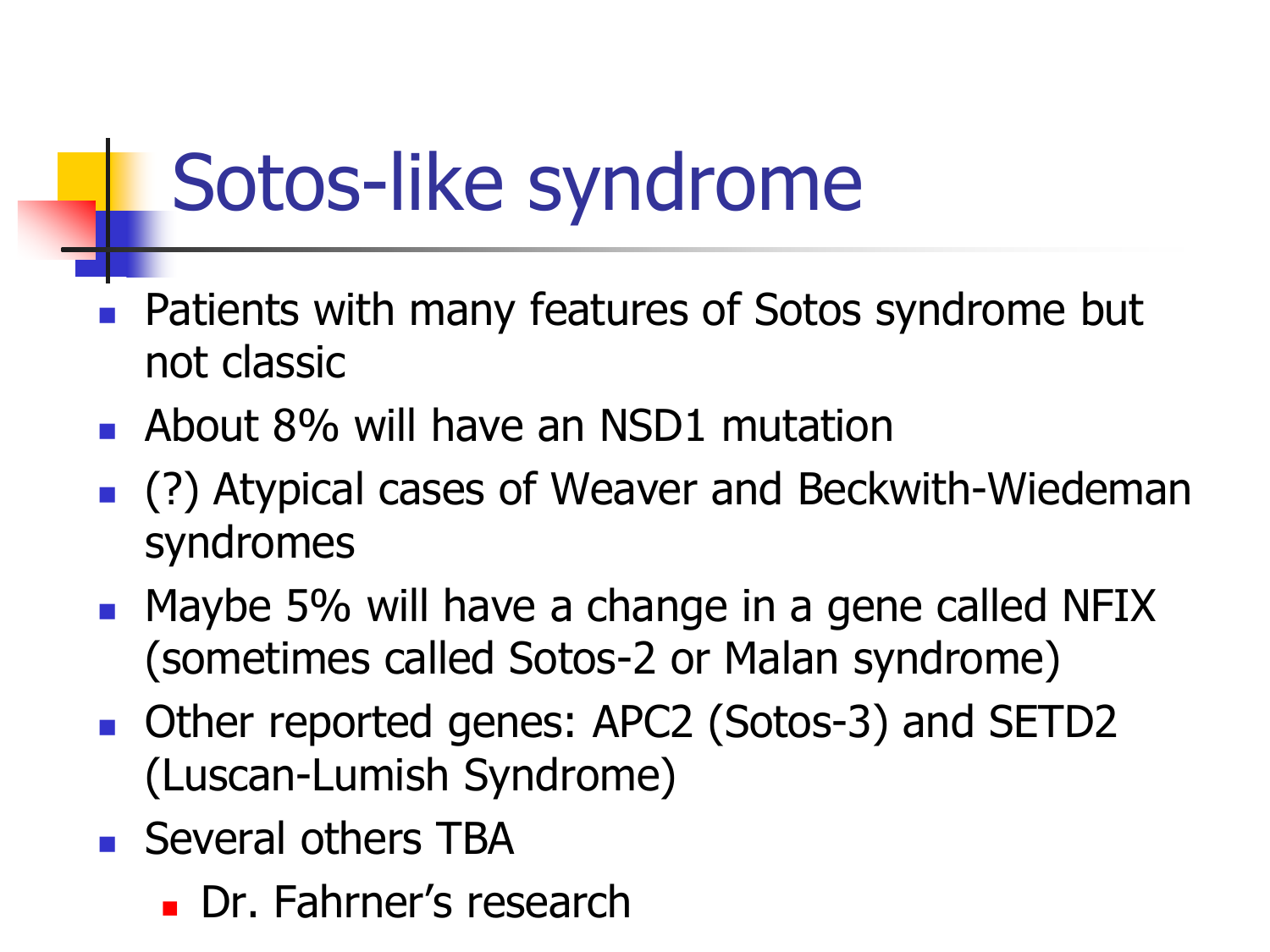- **GROWTH** 
	- **Height** 
		- **Birth height above centile 95**
		- Postnatal height above centile 98
	- **Neight** 
		- Birth weight above centile 95
	- **D** Other
		- **Height-weight ratio below centile 25**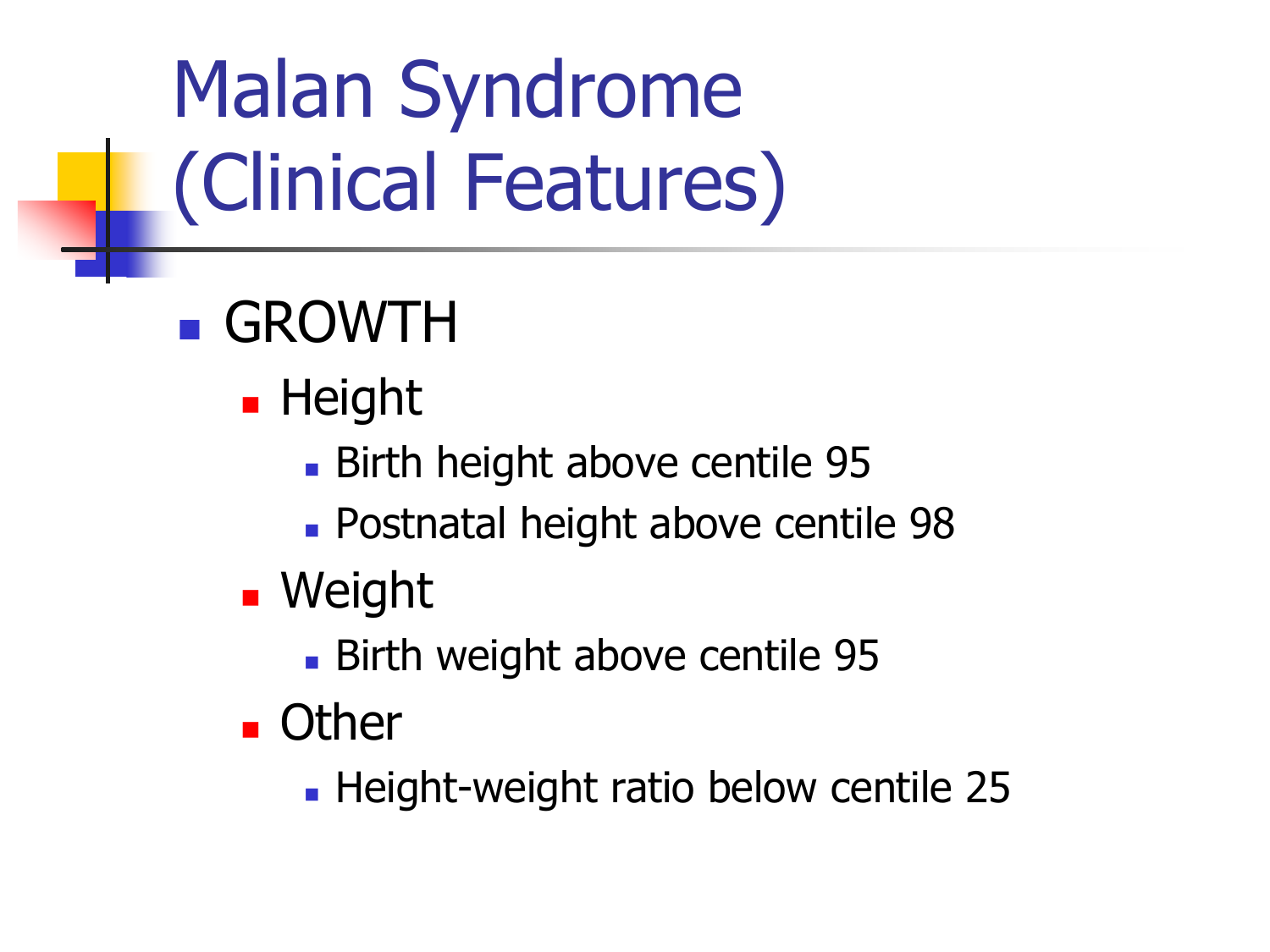- **Cardinal facial** characteristics include
	- long, narrow, triangular face
	- macrocephaly
	- **prominent forehead**
	- **Exercise Leta Lever Fig. 2**
	- **prominent chin**

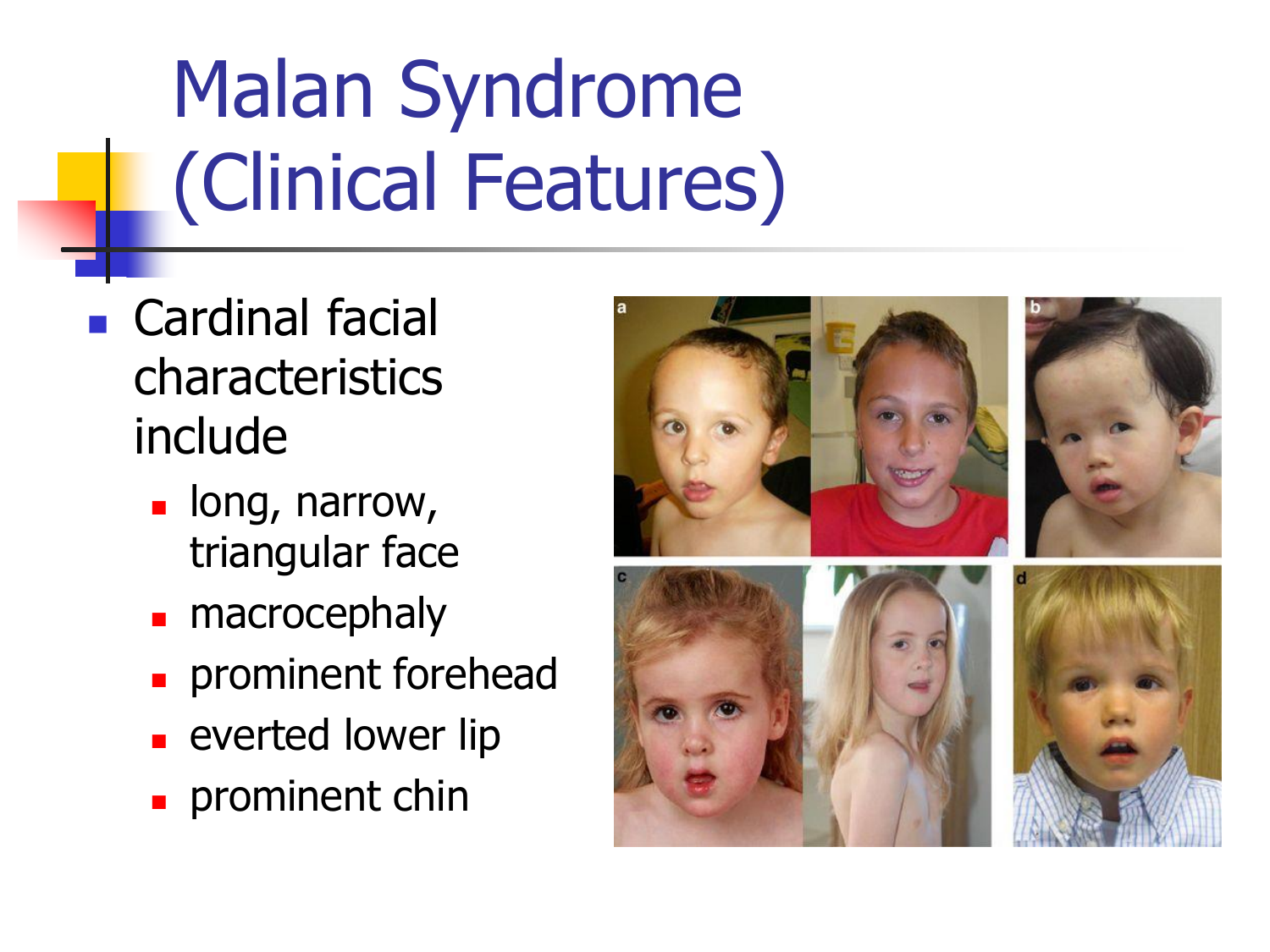- HEAD & NECK
	- $H$ ead
		- **Macrocephaly**
		- **High forehead**
	- **Eyes** 
		- **Hypermetropia**
		- **Strabismus**
		- **Nystagmus**
		- **Astigmatism**
		- Downslanting palpebral fissures
	- Mouth
		- **Small mouth**
		- **Everted lower lip**
		- **Prognathism**
	- Teeth
		- **Premature eruption of teeth**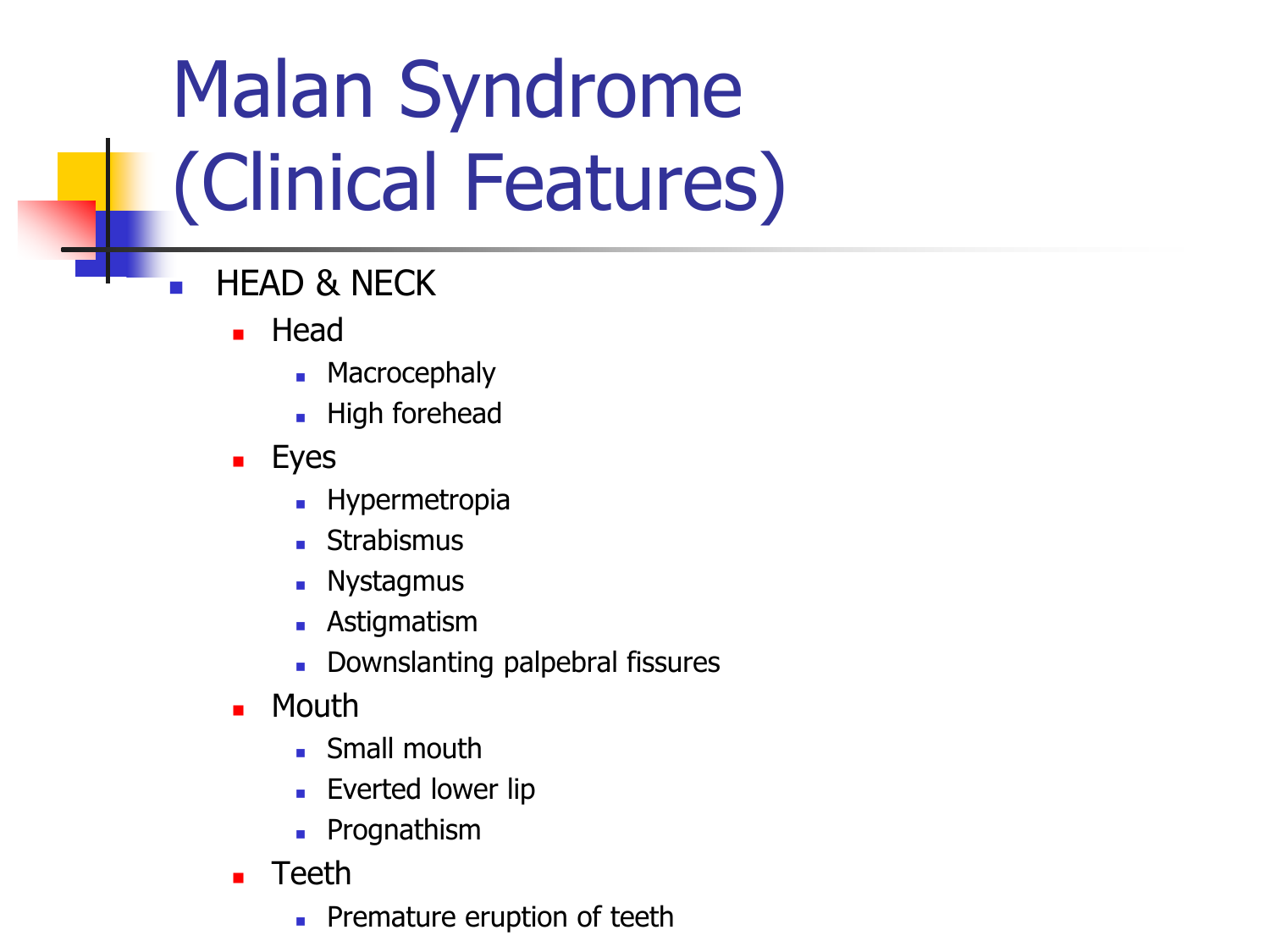#### **SKELETAL**

- **Advanced bone age**
- **Chest** 
	- Pectus excavatum
- **Back** 
	- **Scoliosis**
- **Limbs** 
	- Coxa valga
- **Hands** 
	- **Long fingers**

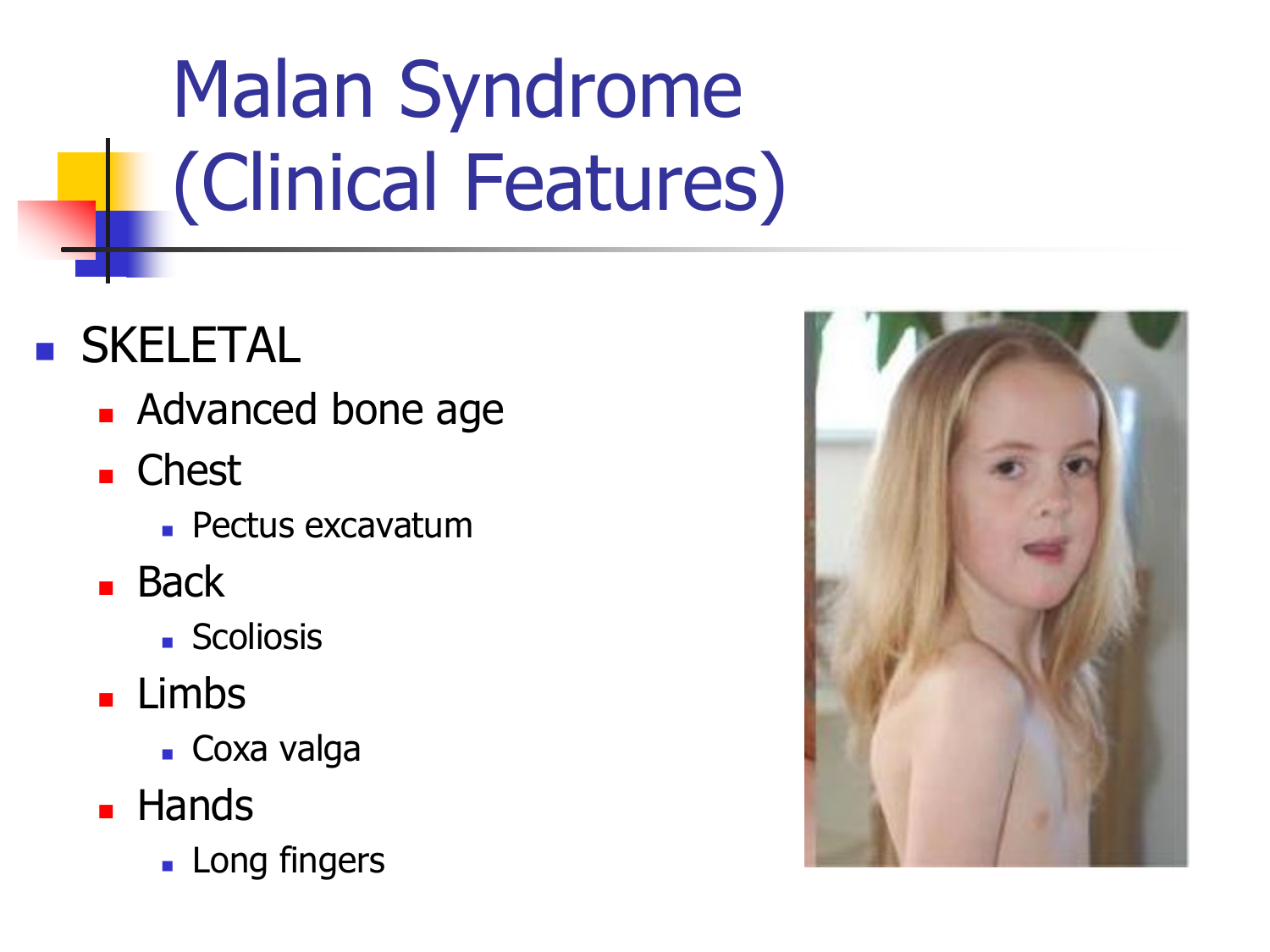### **ABDOMEN / GI**

- **Abdominal wall hypotonia**
- **J** Vomiting,
- **EXPLEM** Chronic diarrhea, constipation
- **SKIN, NAILS, & HAIR** 
	- **Livedo reticularis, generalized**
- Nails
	- **Malformed nails**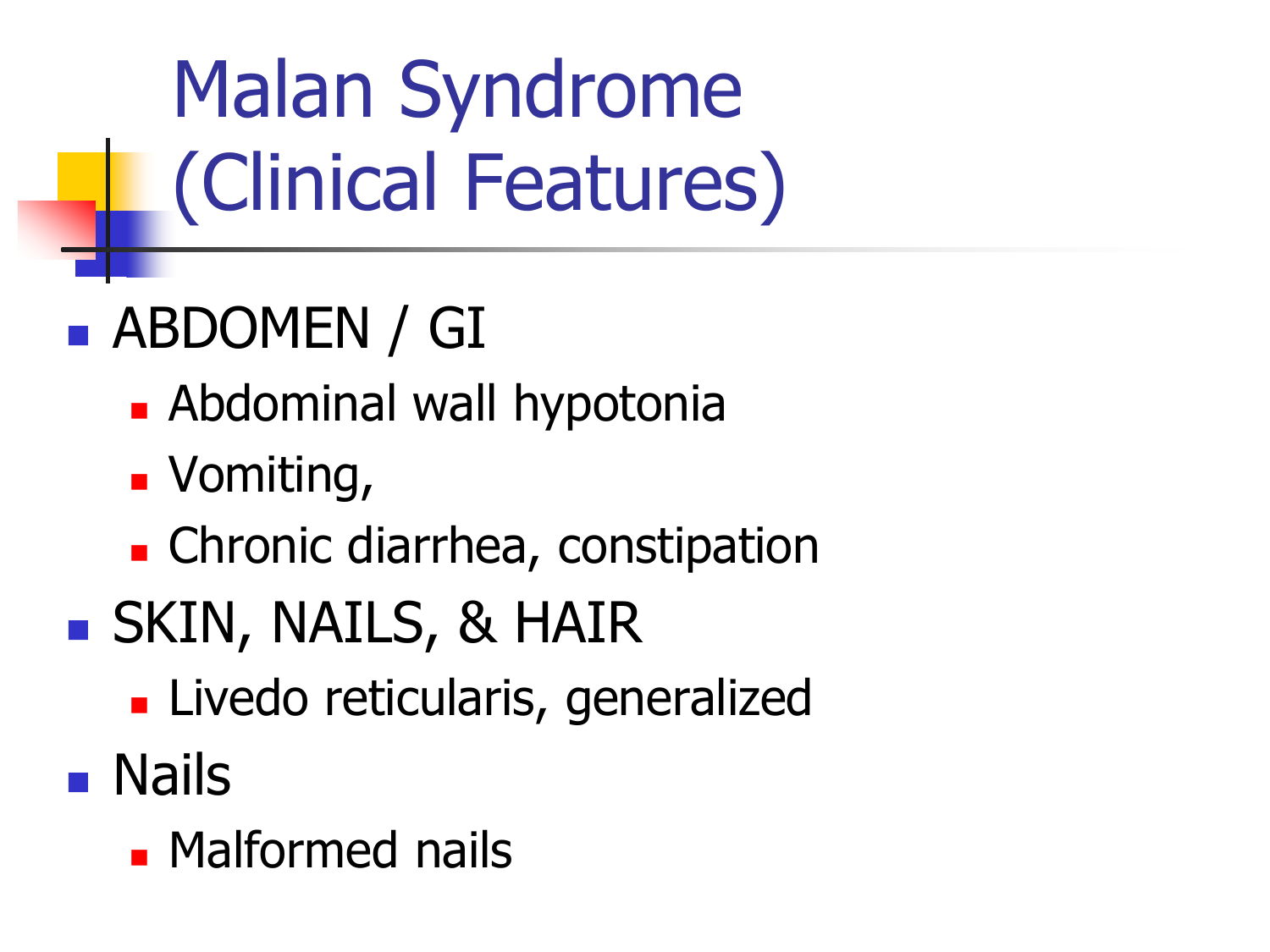- NEUROLOGIC
	- Seizures
- NEURO-DEVELOPMENT
	- Cognitive impairment
	- Motor delay
	- Hypotonia
- NEURO-SENSORY
	- $\blacksquare$  Speech delay / apraxia
	- **Vision changes** 
		- **Strabismus, nystagmus**
		- **Departs** Optic nerve hypoplasia
- NEURO-IMAGING
	- **Number** Ventricular dilatation
	- Hypoplasia corpus callosum
	- Ventricular dilatation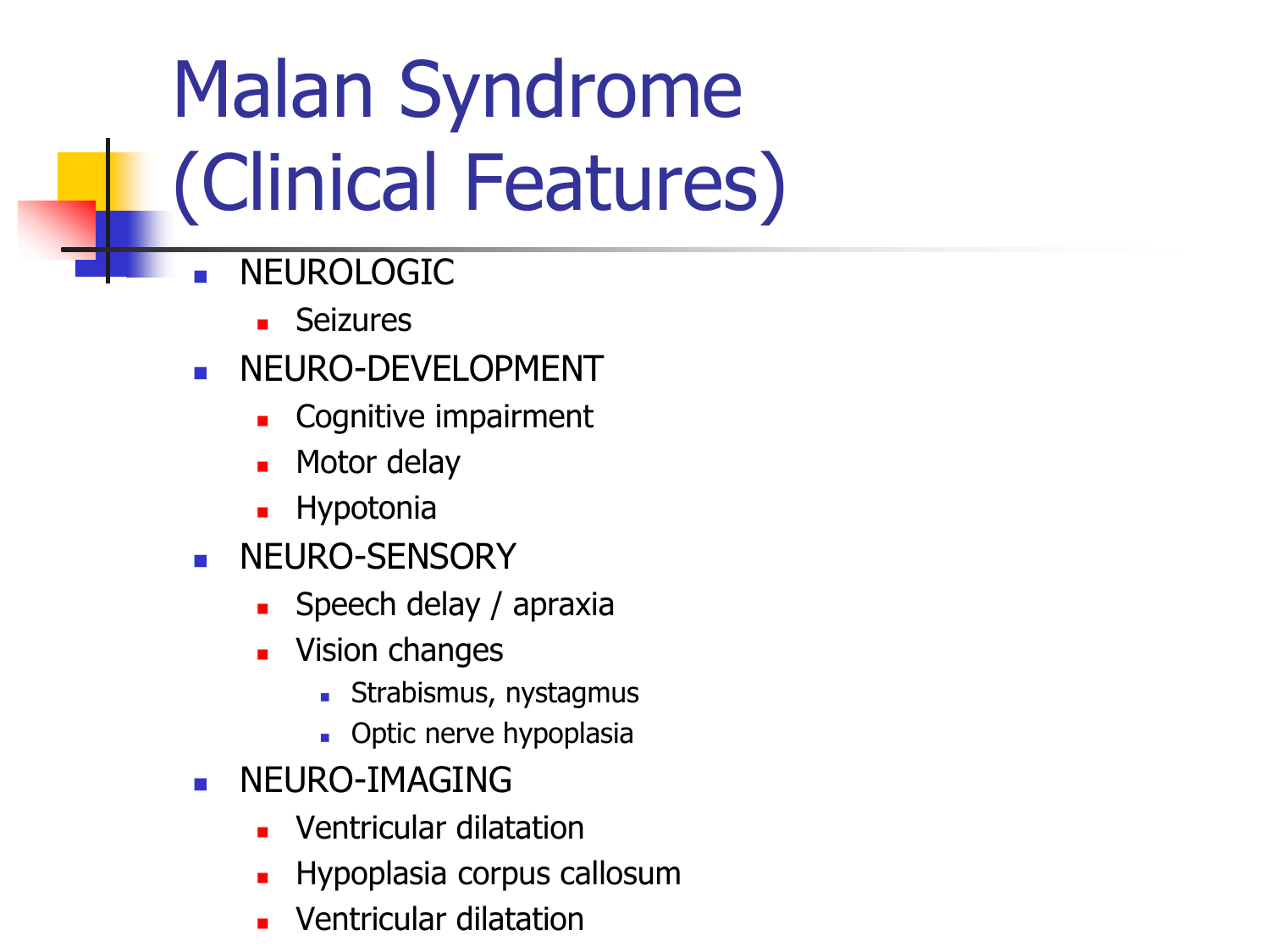#### **BEHAVIORAL / PSYCHIATRIC** MANIFESTATIONS

- **Autistic traits**
- **Behavioral anomalies especially anxiety**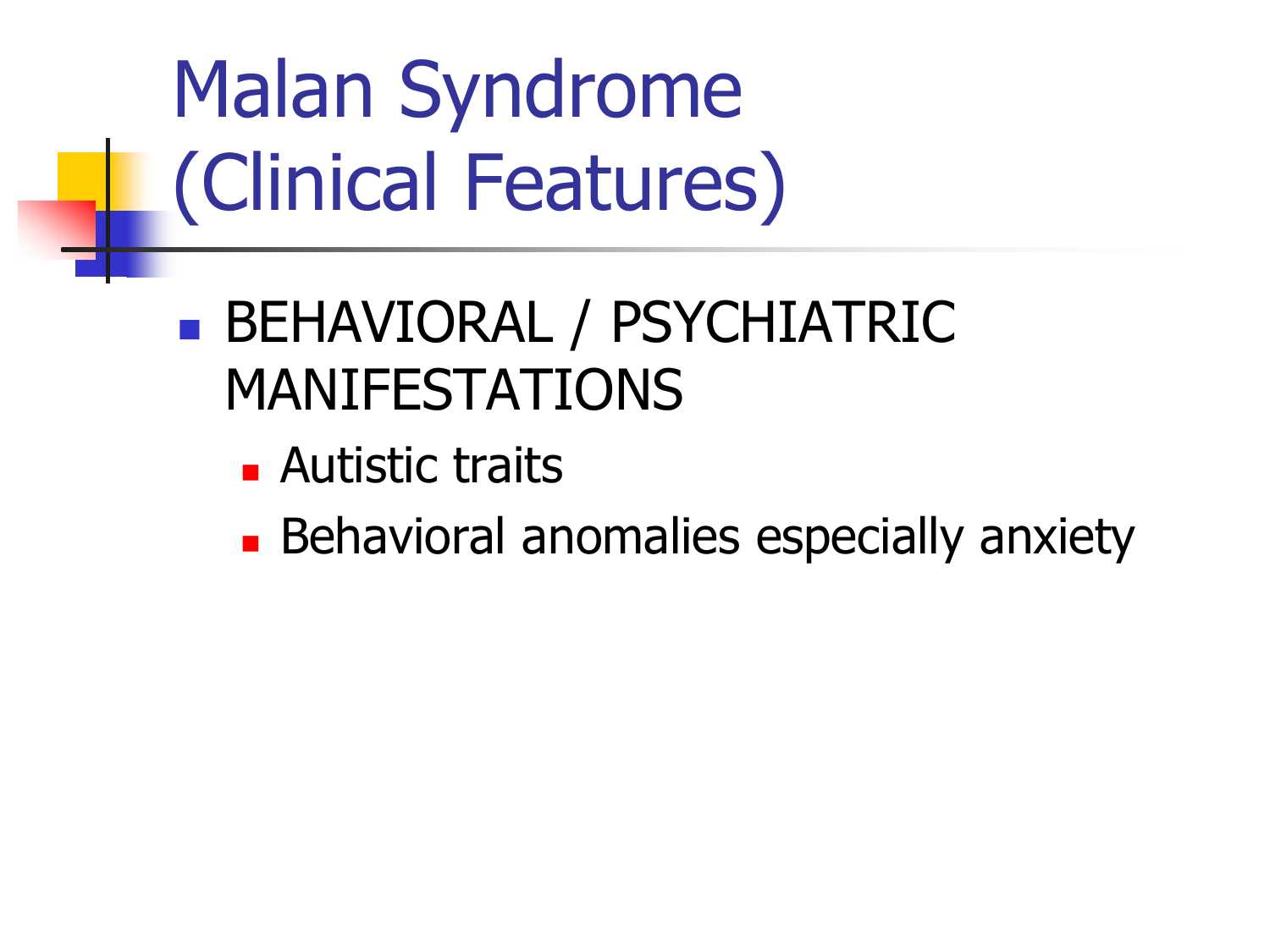|                  |                                   | NM                  | $\mathbf{A}\mathbf{B}$ |
|------------------|-----------------------------------|---------------------|------------------------|
|                  |                                   | Deletion of 19p13.2 | <b>NFIX</b> mutation   |
| Development      | Motor retardation                 | $\ddot{}$           | $^{+}$                 |
|                  | Hypotonia                         |                     | $\ddot{}$              |
|                  | Speech delay                      | $\ddot{}$           | $\ddot{}$              |
|                  | Mental deficiency                 | $^{+}$              | $\ddot{+}$             |
|                  | <b>Behavioral anomalies</b>       | $^{+}$              | $^{+}$                 |
|                  | Autistic traits                   |                     |                        |
| Craniofacial     | Long / narrow face                |                     | $\ddot{}$              |
| features         | Downslanting palpebral fissures   | $\ddot{}$           | $\ddot{}$              |
|                  | Hypertelorism                     | $\ddot{}$           |                        |
|                  | Proptosis                         |                     |                        |
|                  | Epicanthal folds                  |                     |                        |
|                  | Small mouth                       | $^{+}$              |                        |
|                  | Thin upper lip                    |                     | $\! + \!$              |
|                  | Everted lower lip                 |                     |                        |
|                  | Prognathia                        |                     |                        |
|                  | Small nose                        |                     |                        |
|                  | Short nose                        |                     |                        |
|                  | Anteverted nares                  |                     |                        |
|                  | Low nasal bridge                  |                     |                        |
|                  | <b>High forehead</b>              | $\ddot{}$           | $^{+}$                 |
|                  | Frontal bossing                   |                     |                        |
|                  | Complex craniosynostosis          |                     |                        |
|                  | Flat occiput                      |                     |                        |
| Eyes             | Hypermetropia                     |                     |                        |
|                  | <b>Strabismus</b>                 | $\ddot{}$           | $^{+}$                 |
|                  | Nystagmus                         |                     |                        |
|                  | Astigmatism                       |                     |                        |
|                  | Optic nerve hypoplasia            |                     |                        |
| Musculo-skeletal | Abdominal wall hypotonia          |                     | $^{+}$                 |
| abnormalities    | Pectus excavatum                  |                     |                        |
|                  | Coxa valga                        |                     |                        |
|                  | Scoliosis                         |                     |                        |
|                  | Advanced bone age                 | $^{+}$              |                        |
| Hand / foot      | Long fingers                      | $\ddot{}$           | $^{+}$                 |
| abnormalities    | Clinodactyly of the 5th finger    |                     |                        |
|                  |                                   | $\ddot{}$           |                        |
|                  | Overlapping toes                  |                     |                        |
| <b>Brain MRI</b> | Ventricular dilatation            |                     | $\ddot{}$              |
|                  | Hypoplasia of the corpus callosum |                     |                        |
|                  | Mild atrophy                      |                     |                        |
|                  | Chiari I malformation             |                     |                        |
| Seizures / EEG   | <b>Abnormal EEG</b>               | $\, +$              | $\ddot{}$              |
| anomalies        | Seizures                          | $\ddag$             |                        |
| Gastrointestinal | Chronic diarrhea                  |                     |                        |
| abnormalities    | Abdominal pain                    |                     |                        |
|                  | Constipation                      | $\ddot{}$           |                        |
|                  | Vomiting                          |                     |                        |
|                  | Poor feeding                      |                     |                        |
|                  |                                   |                     |                        |

| abnormalities | Abdominal pain              |        |        |
|---------------|-----------------------------|--------|--------|
|               | Constipation                | $^{+}$ |        |
|               | Vomiting                    |        |        |
|               | Poor feeding                |        |        |
|               | Celiac disease              |        |        |
|               | FTT (G-tube)                |        |        |
| Other         | Malformed nails             | $^{+}$ | $^{+}$ |
| abnormalities | Premature eruption of teeth |        |        |
|               | Generalized livedo          |        |        |
|               | Hearing loss                |        |        |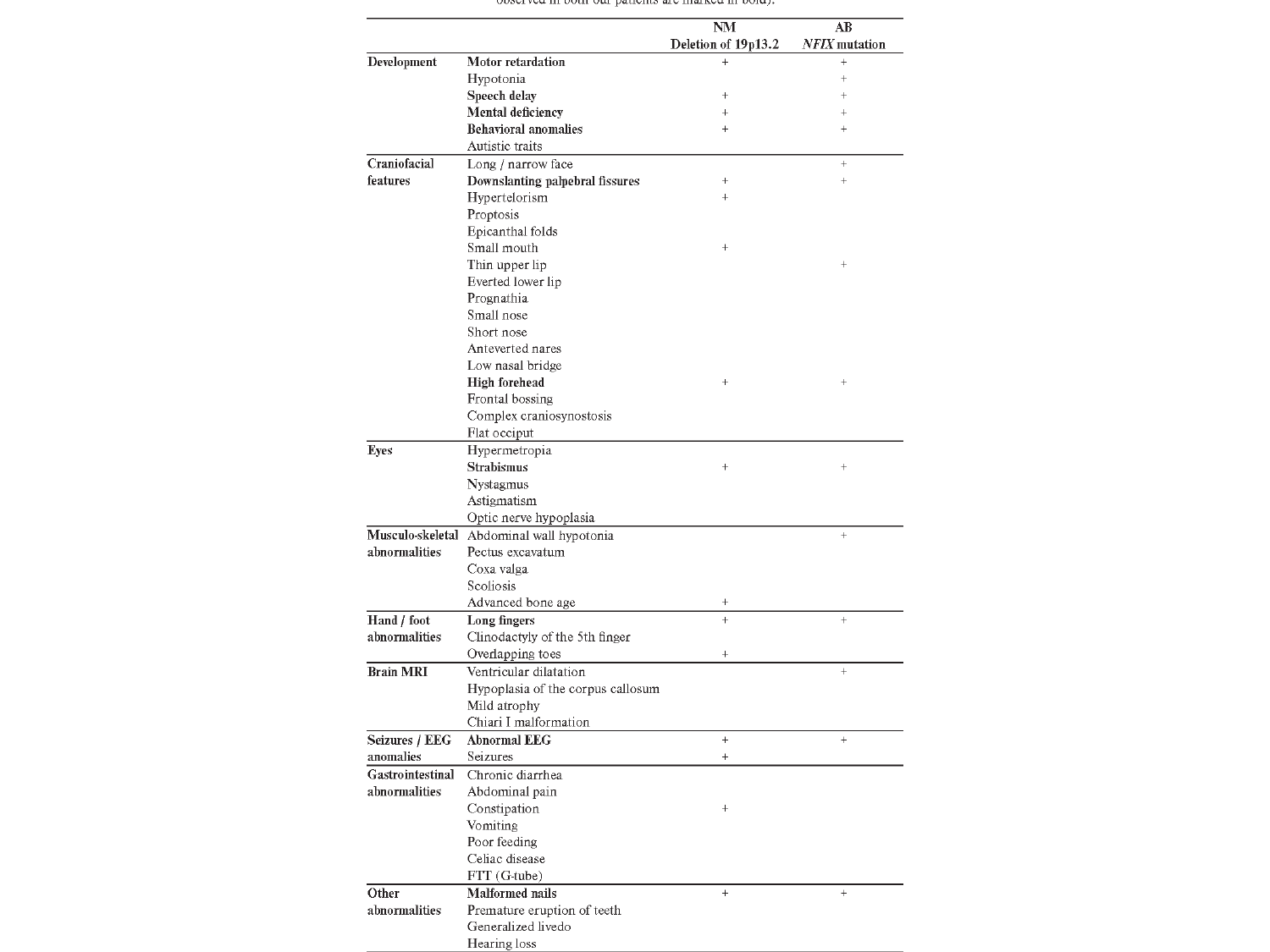Malan Syndrome (GENETICS)

- **NFIX** gene
	- **19p13.13**
- May be caused by a microdeletion or gene mutation
- $\blacksquare$  Pathogenesis = haploinsufficiency
- **Autosomal dominant inheritance**

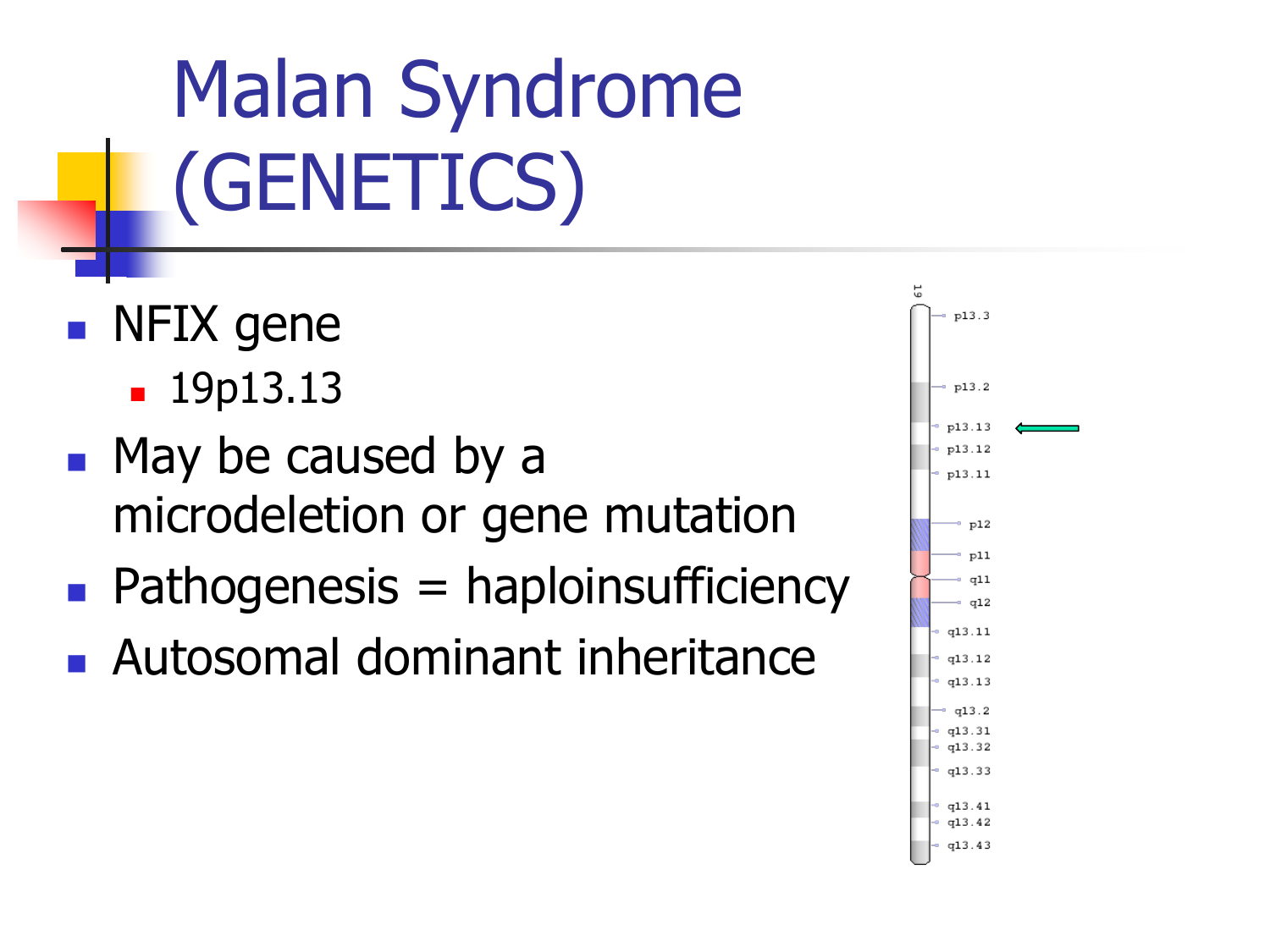## NFIX gene

- NFIX gene encodes a protein that functions as a transcription factor
	- **Transcription factors turn specific genes "on" or "off" by** binding to nearby DNA sequences.
- **Very little is known about the genes regulated by** NFIX and the role they play in causing Malan syndrome
- Different changes in the NFIX gene cause a different condition known as Marshall-Smith syndrome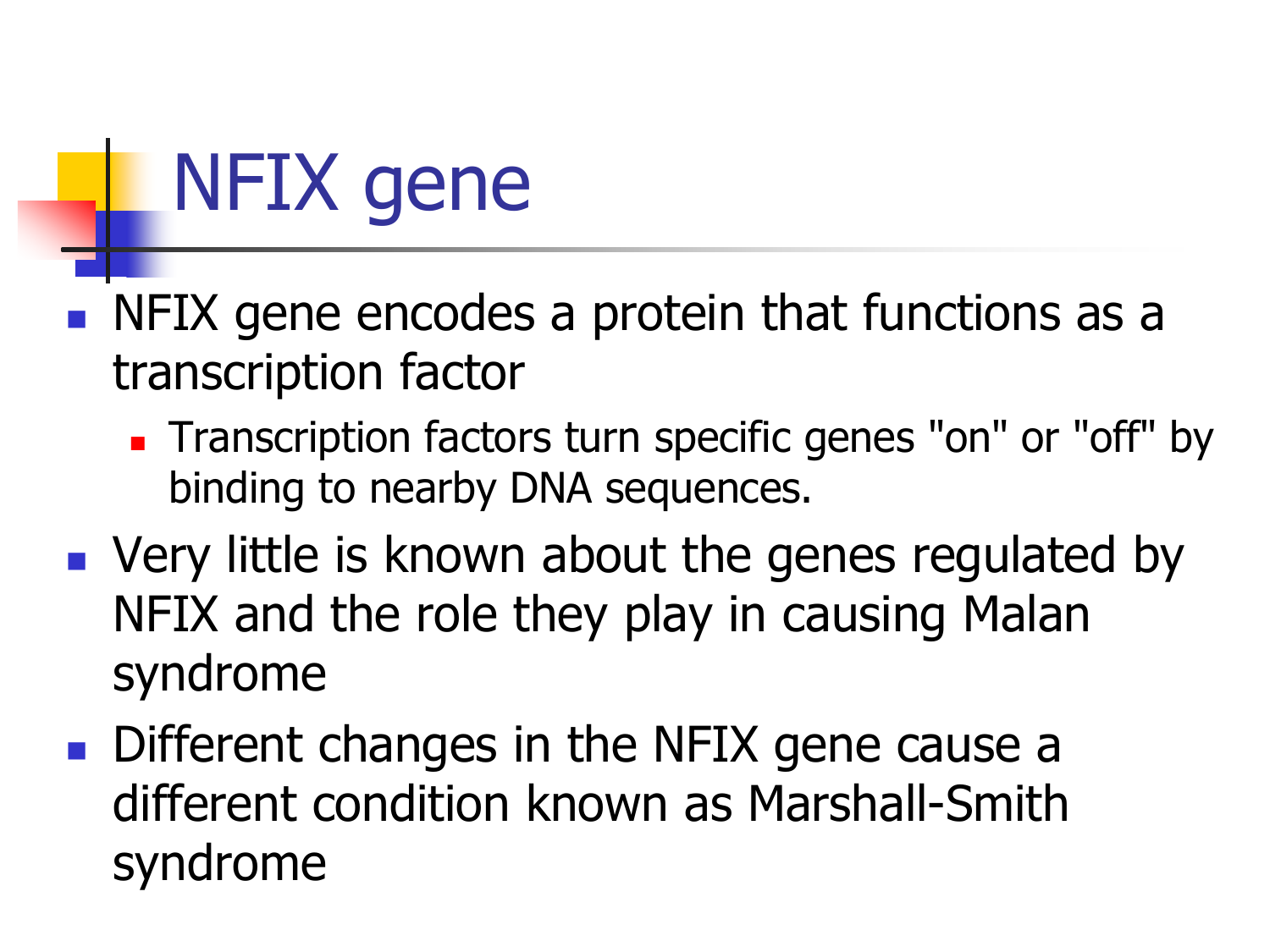## Deletion Cases

#### $\blacksquare$  Involves genes other than NFIX

- Ataxia
- **Migraines** 
	- One case had cyclical vomiting responsive to pizotifen (migraine medication)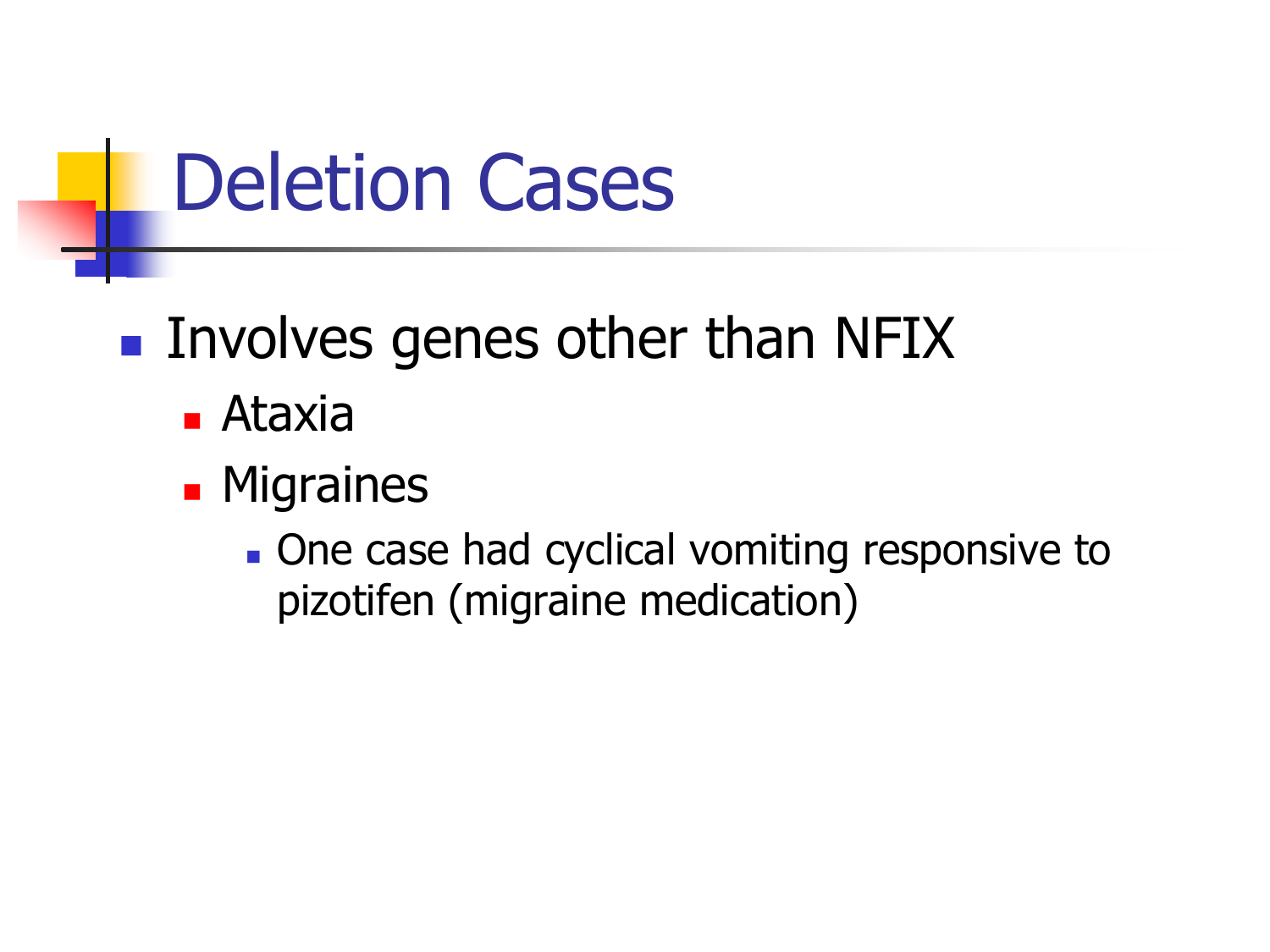Genotype does not define phenotype !!!!

That is, you can not predict what a particular person with NF1X gene changes is going to experience or not experience based on the genetic test results.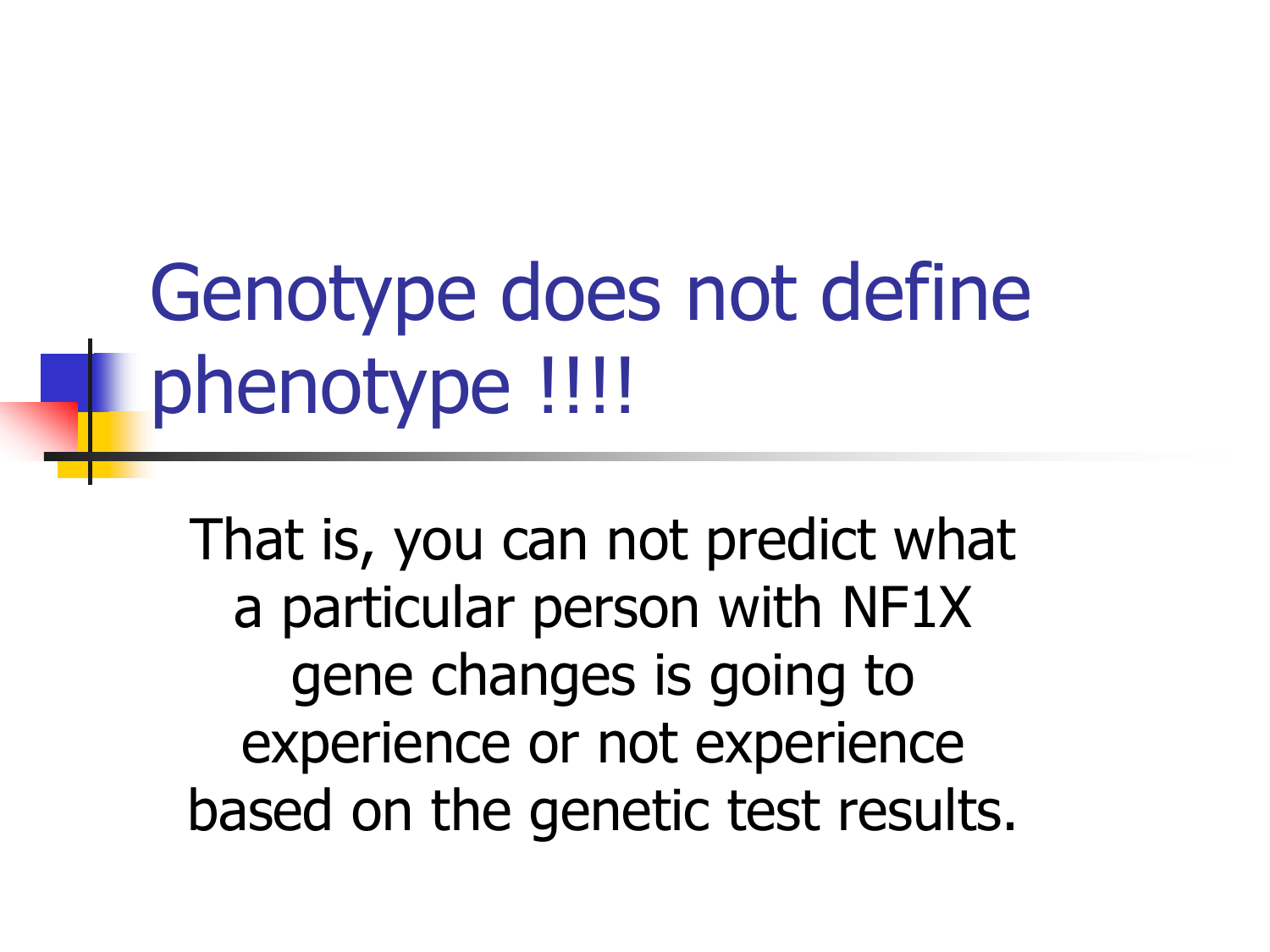## Pleiotropy

- Multiple clinical features all due to changes in the same gene
- For example people with NF1X gene changes can have:
	- **D** Overgrowth
	- **Macrocephaly**
	- Vision problems
	- **Hearing loss**
	- Skeletal changes
	- Neurologic changes
		- **Neurodevelopmental**
		- Seizures
		- **Structural brain changes (seen on MRI)**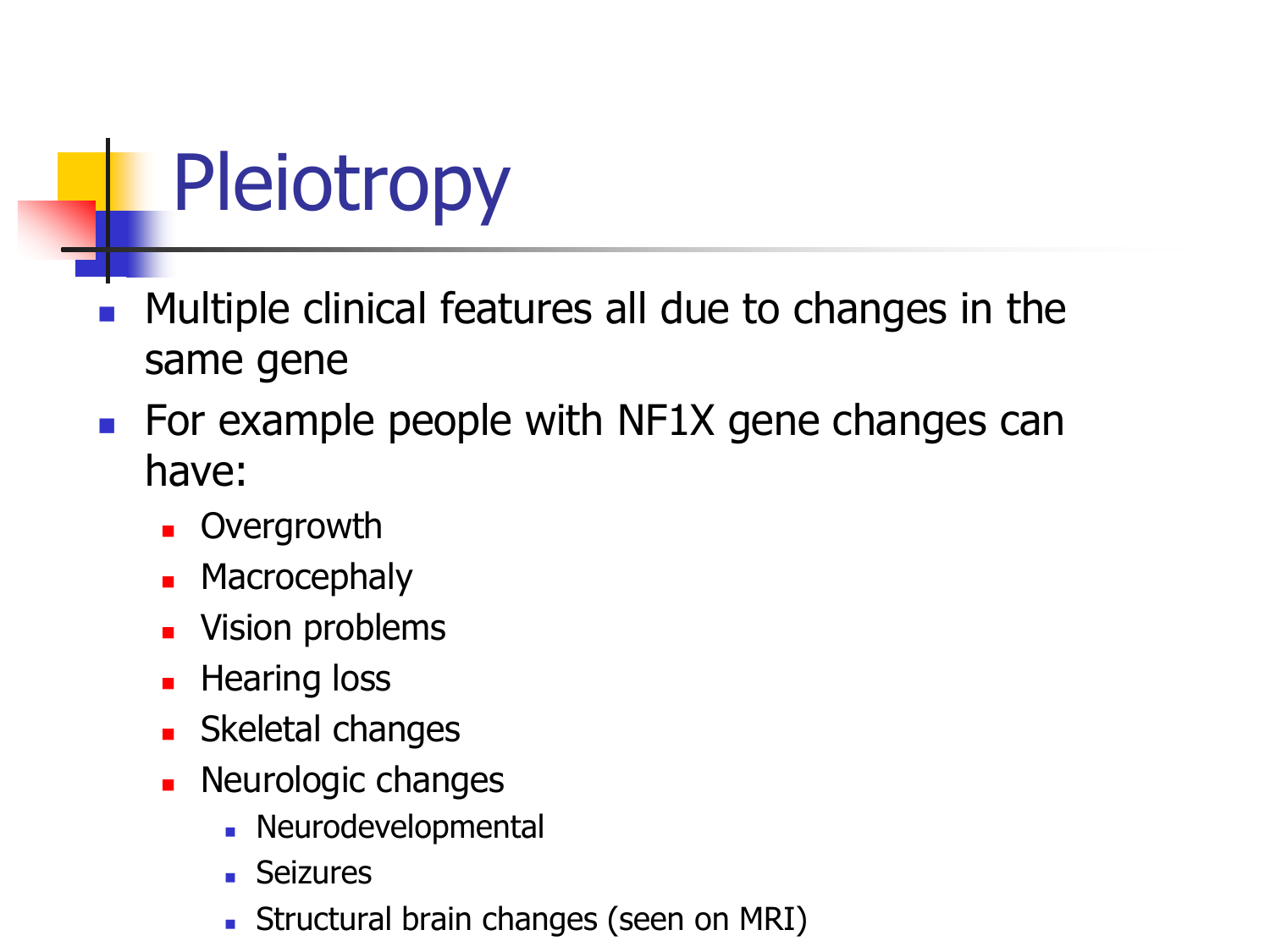# Important Clinical Genetic **Concept**

- $\blacksquare$  Each person with Malan syndrome will not exhibit every reported trait.
- **They have an increased** threshold for developing certain problems, but everyone's baseline threshold is different.
- $\blacksquare$  It is sort of like a buffet line ….

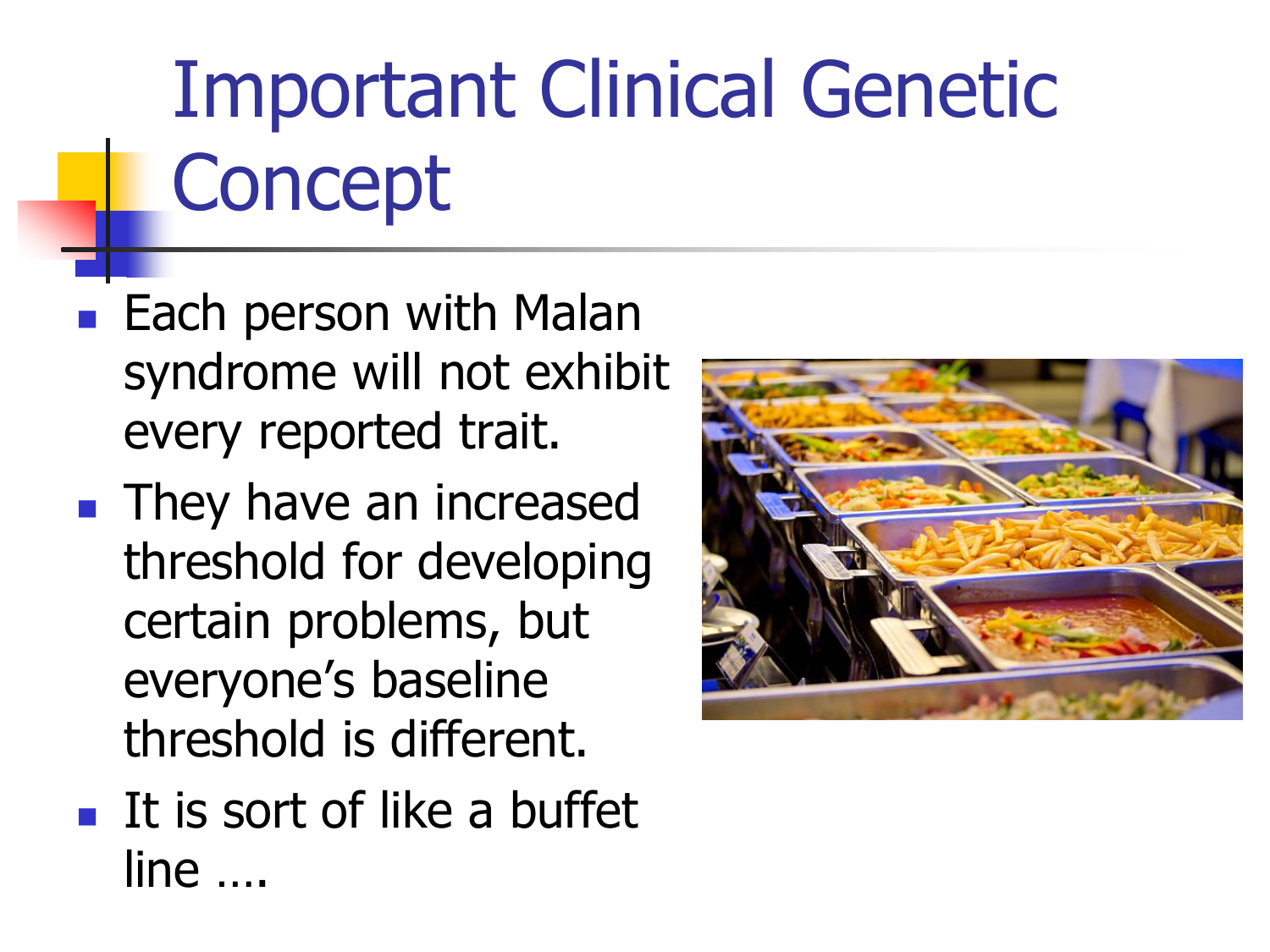## What's on the buffet line?

#### Common features

- **D** Overgrowth
- **Macrocephaly**
- **Low muscle tone**
- **Speech /language** problems
- **Facial changes**
- Developmental delays
- **Behavioral changes**
- **Less common features** 
	- **Seizures**
	- Skeletal changes
	- Gastrointestinal problems
	- **Vision / hearing problems**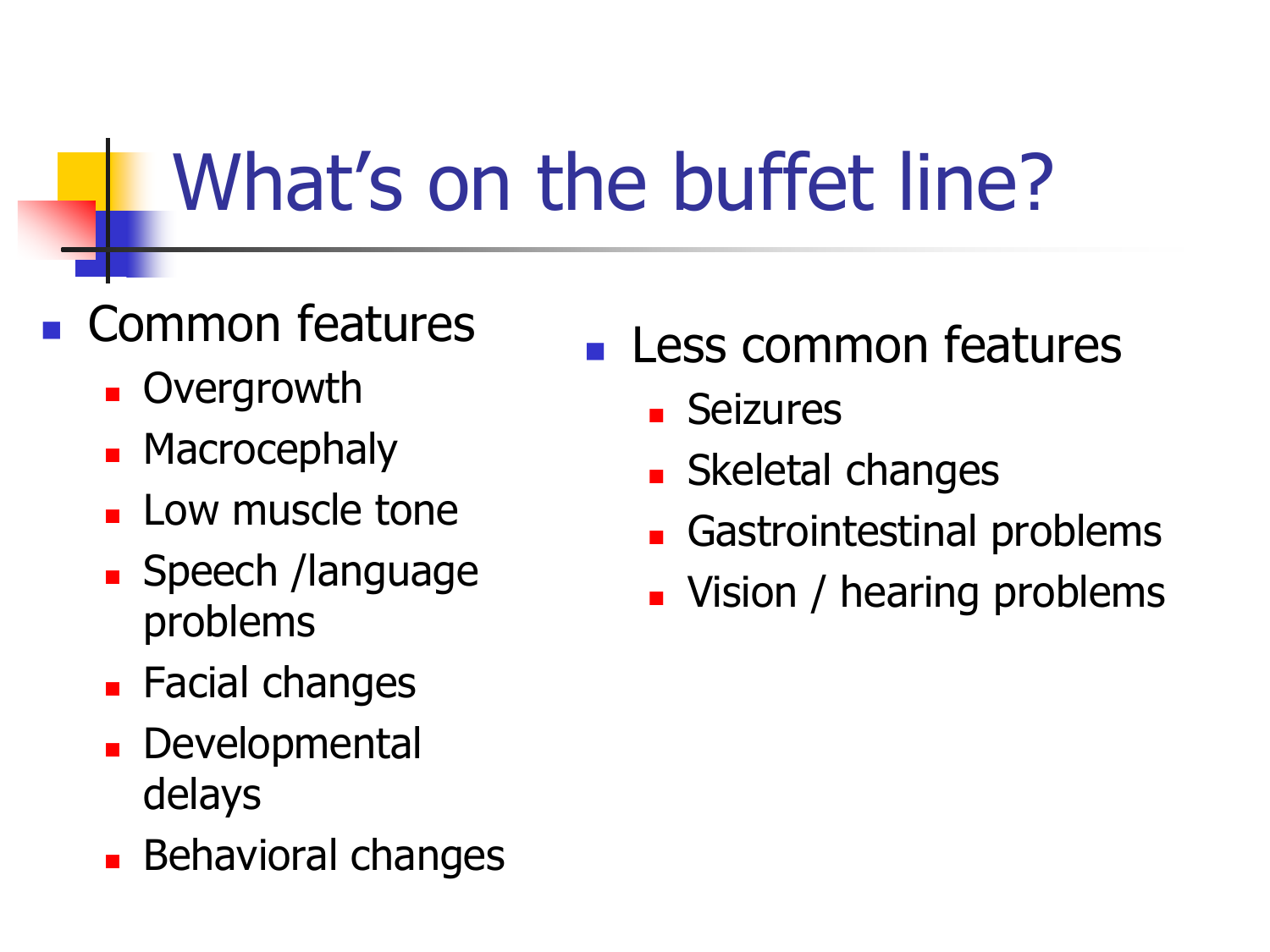## Expanded Phenotype

- **Often described as a spectrum** 
	- i.e. the spectrum of NF1X related features
- It has been suggested that at a minimum  $100$ cases of a condition need to be described before it can be assumed that the major part of the phenotypic spectrum has been identified
	- $(2015)$  20
	- $(2018)80$
	- $(2019) \sim 82$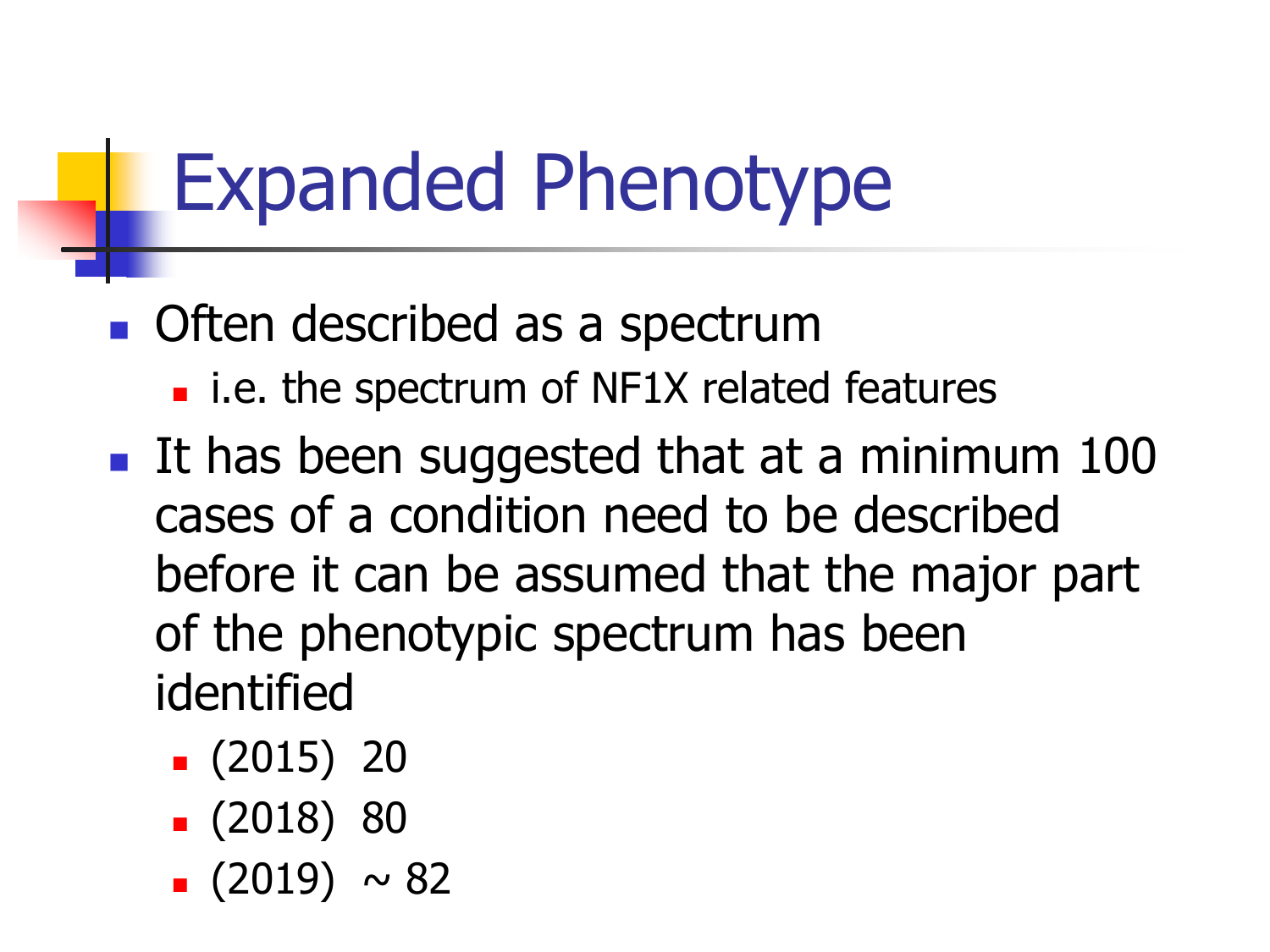# Important Clinical Genetic **Concepts**

- The NF1X is only one of 19,000 genes that a person has.
	- **Exen if it has a change, this does not** 'trump' the way the other genes work.
- **A person with Malan syndrome will still** have all of the other genetic traits and predispositions that are inherited from the parents.
	- Malan syndrome does not define the child!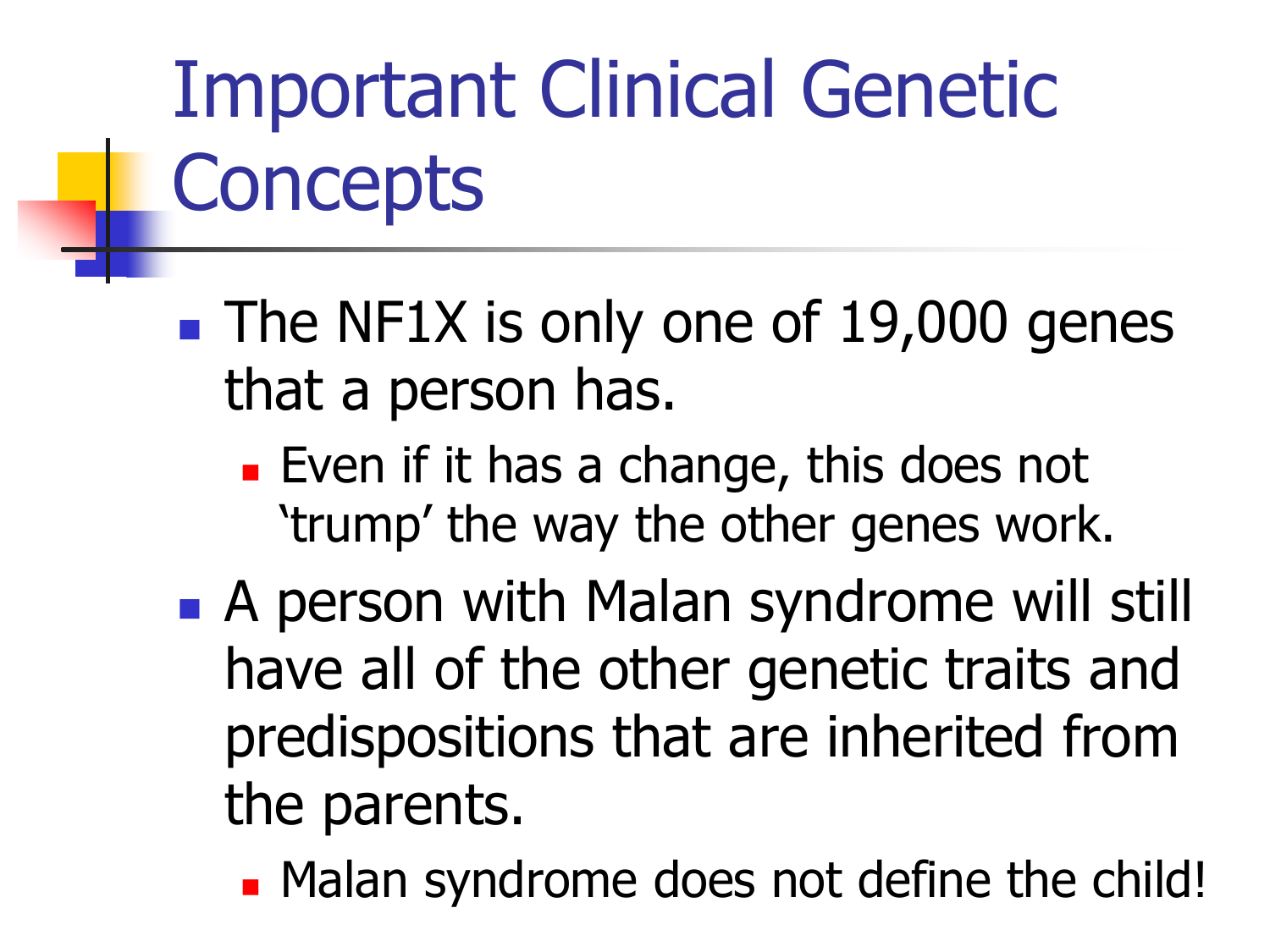# **CLINICAL MANAGEMENT**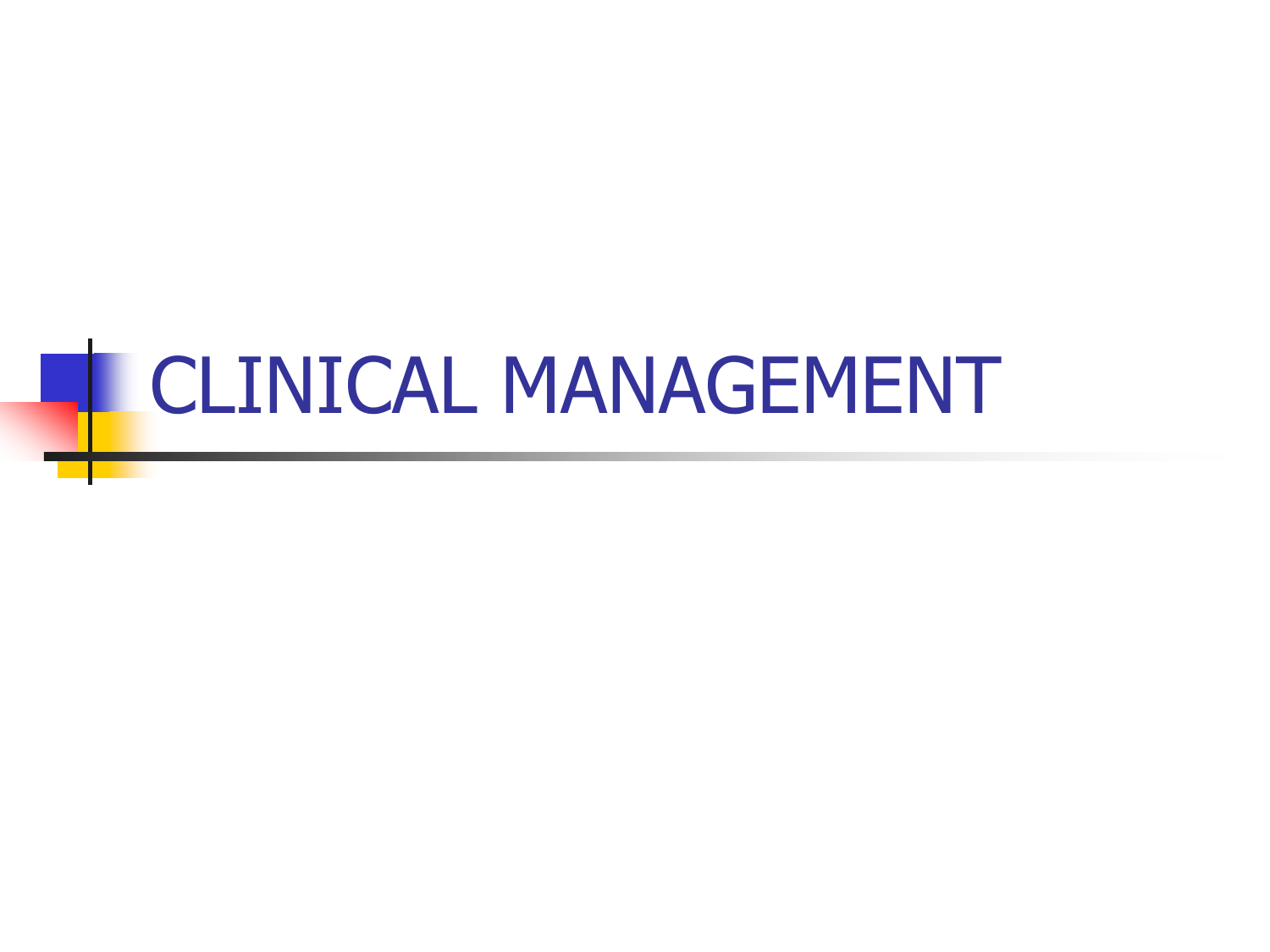

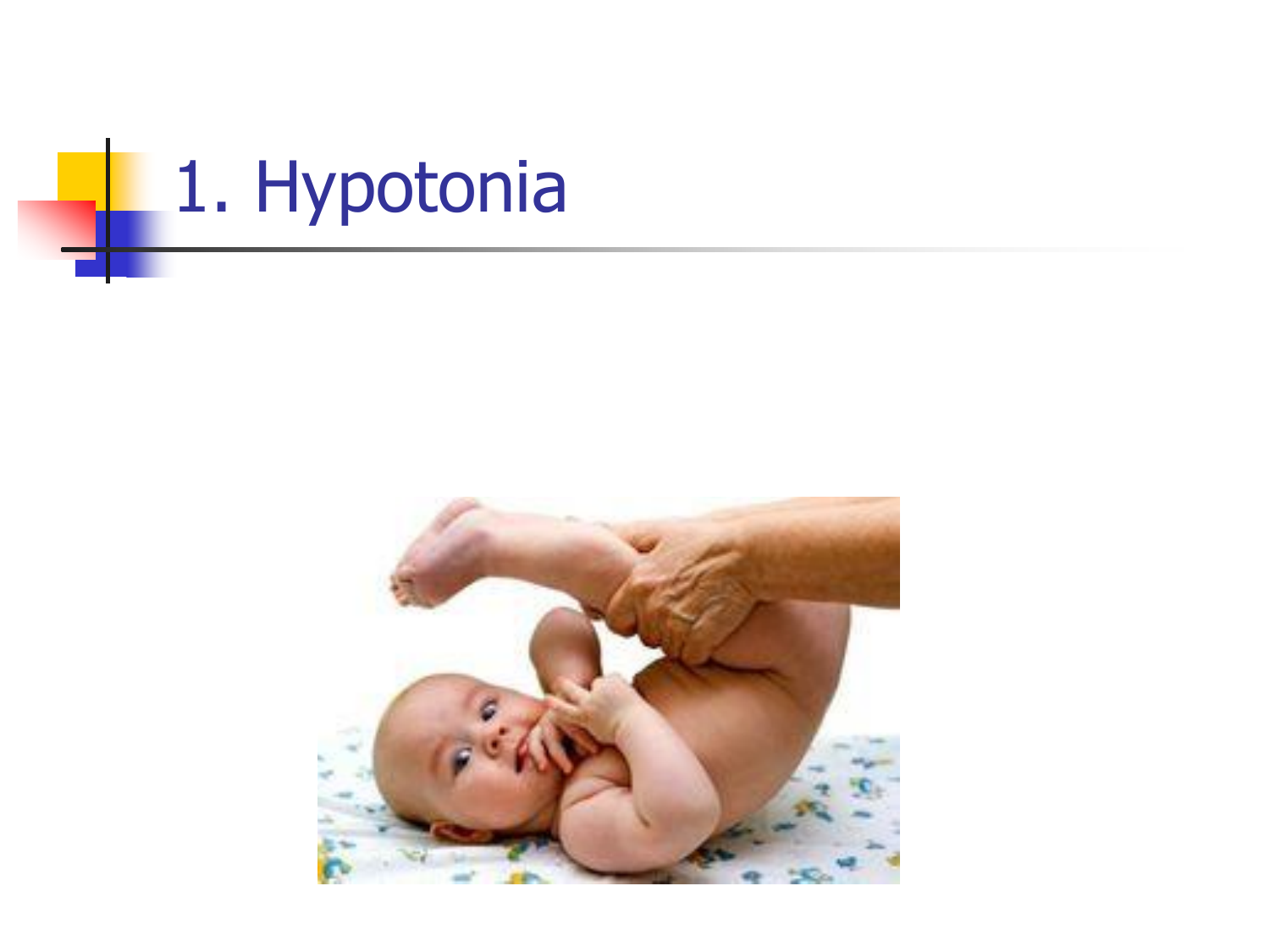## Hypotonia

### **Common in Malan syndrome**

- **Low muscle tone** 
	- **Not the same as strength**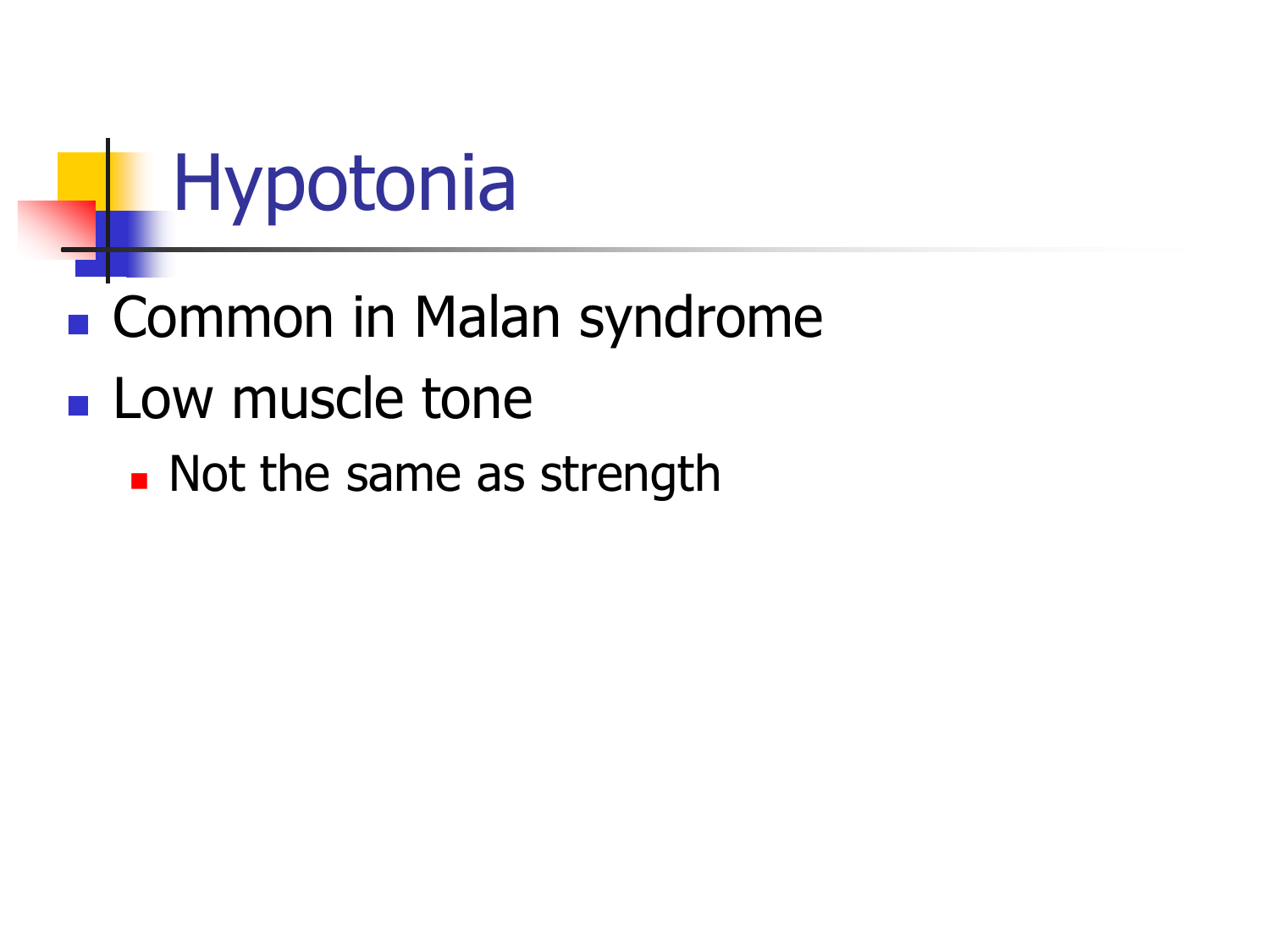## Consequences of hypotonia

- 'Floppy baby'
- Delayed motor development
	- Problems over-coming gravity
- **Loose (hyperflexible)** joints
	- Not a CTD
- **C**ro-motor problems
	- Protruding tongue
	- Drooling
	- Problems with feeding / swallowing
- **Figure 1** Frequent infections (not immune deficiency)
	- Ear infections
	- Colds, bronchitis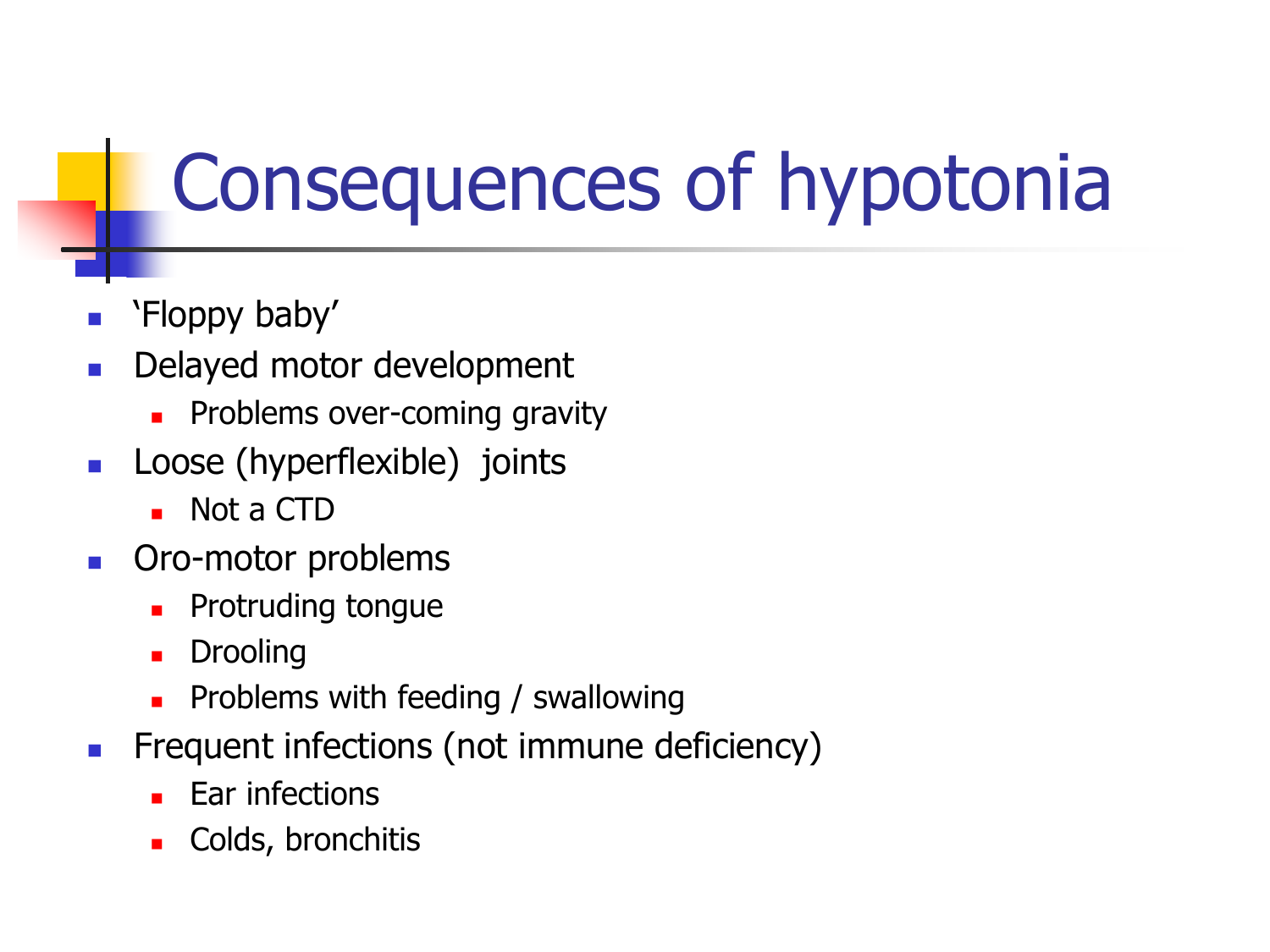## Hypotonia

- **Generally improves with time**
- **Probably never completely goes away**
- **Therapies (don't have to know anything** about Malan syndrome)
	- **Physical therapy**
	- **Occupational / speech therapy**
	- **C** Orthotics
	- **Surgeries**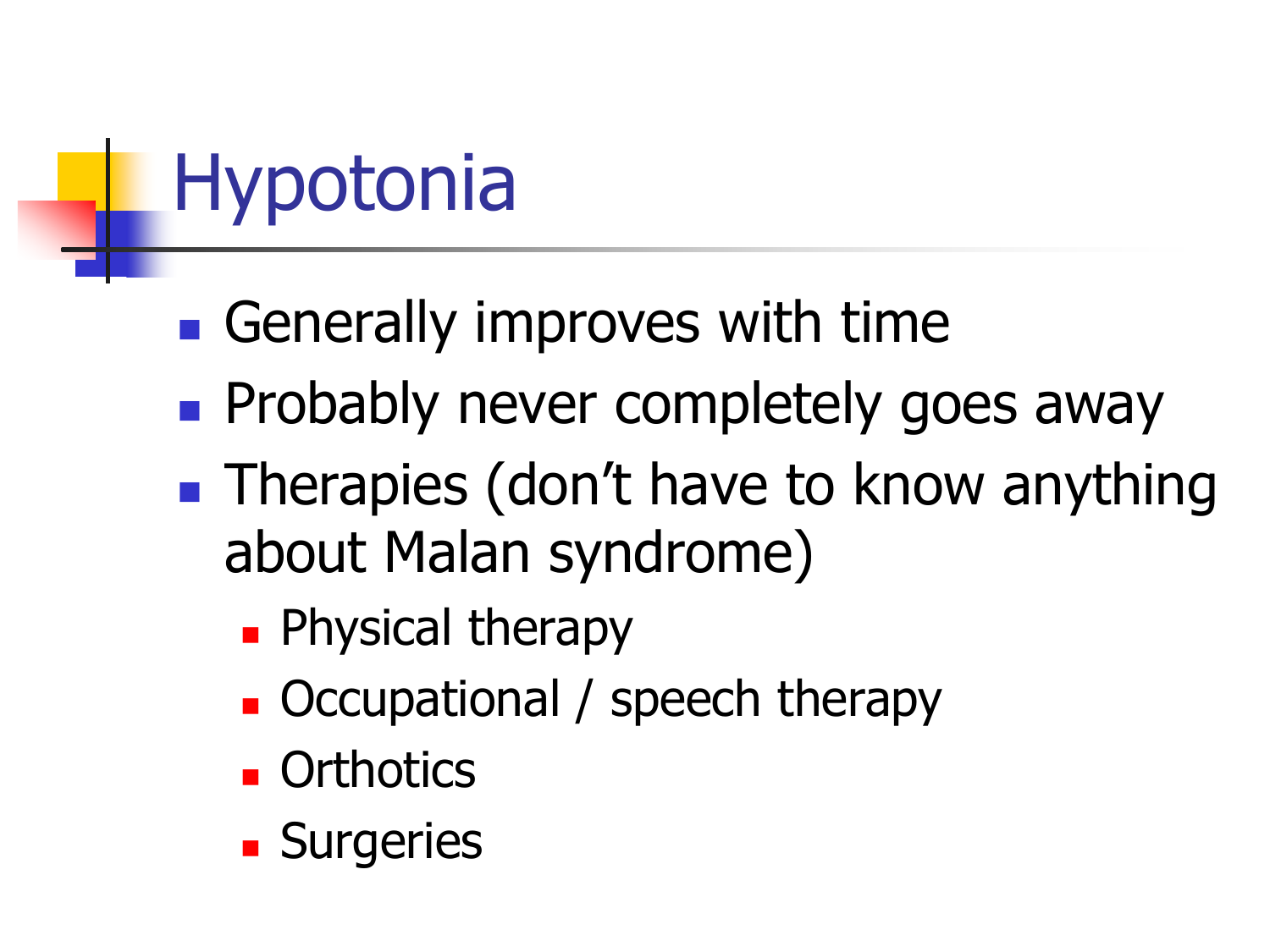### 2. Neuro-developmental delays



68 percent of the population fall between 85 and 115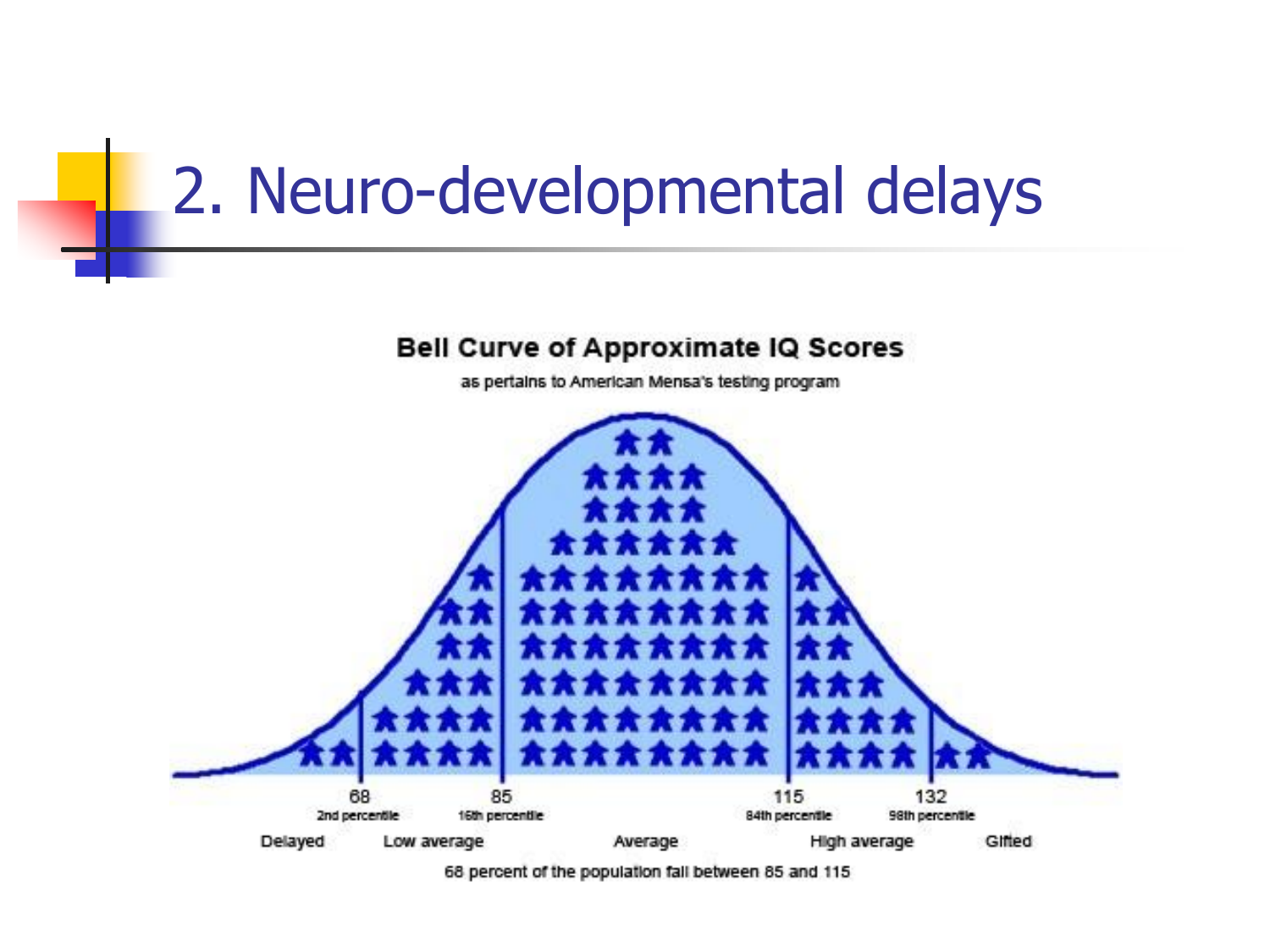## Key Principles of Development

- Development is not a foot race
- **Few predictive tools** 
	- **Neuropsychologic testing**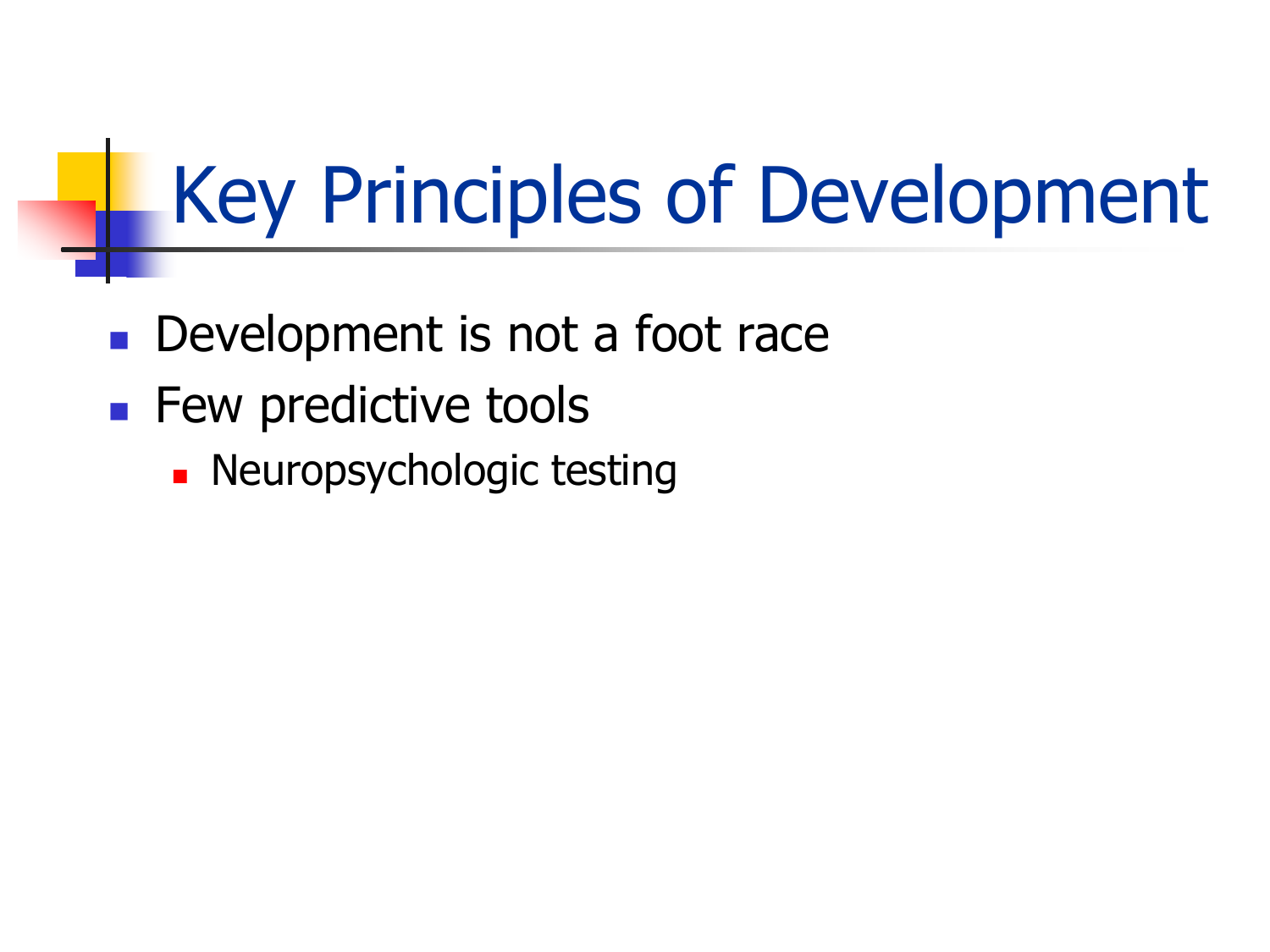## Pediatric Neuropsychology

What is assessed?

- **Intelligence**
- **Achievement skills**
- **Attention / Executive Functioning**
- **Learning & Memory**
- Language
- Sensory & Sensory Motor
- Motor
- Behavioral, Emotional, & Social Functioning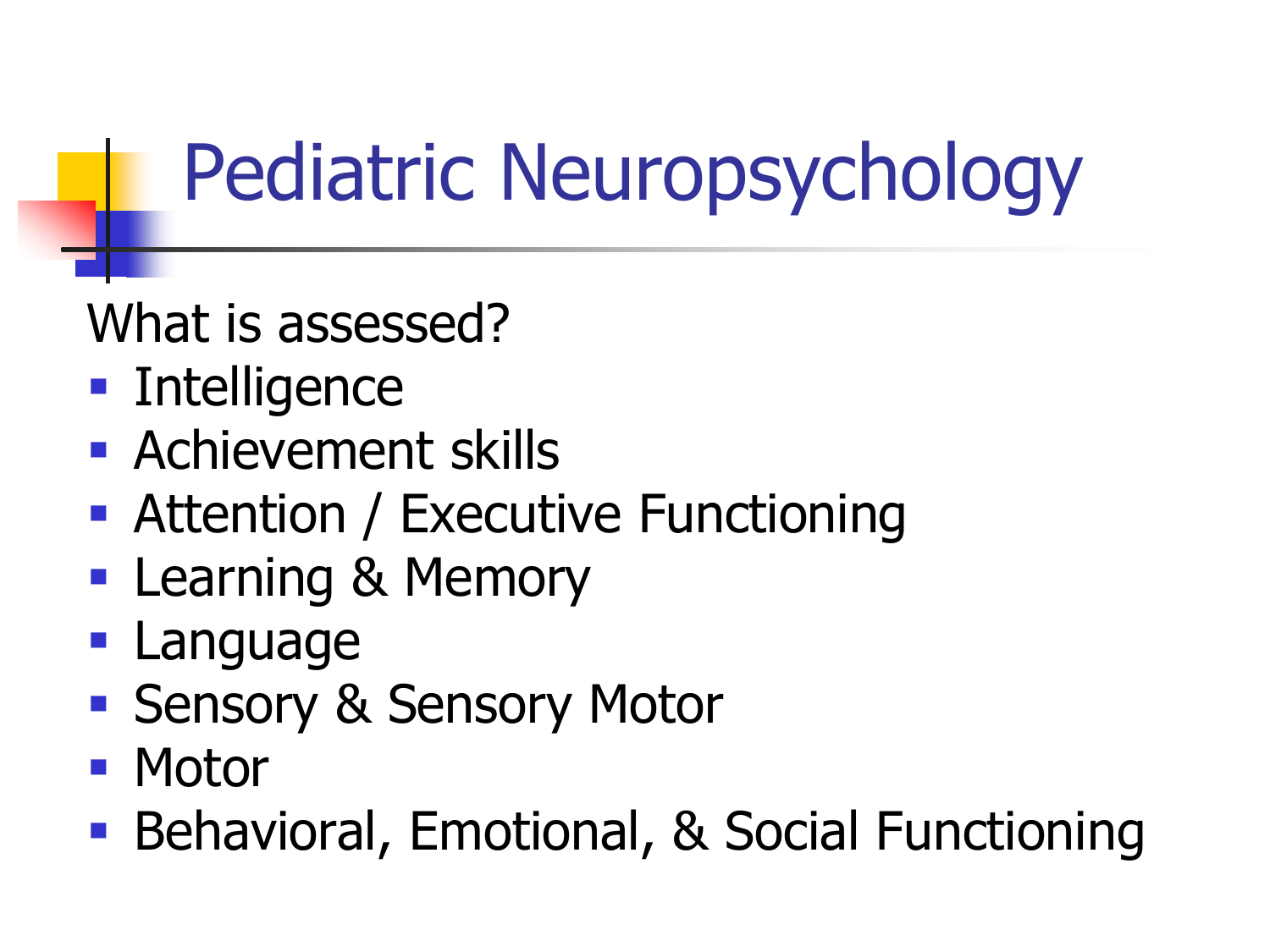## 3. Behavioral changes

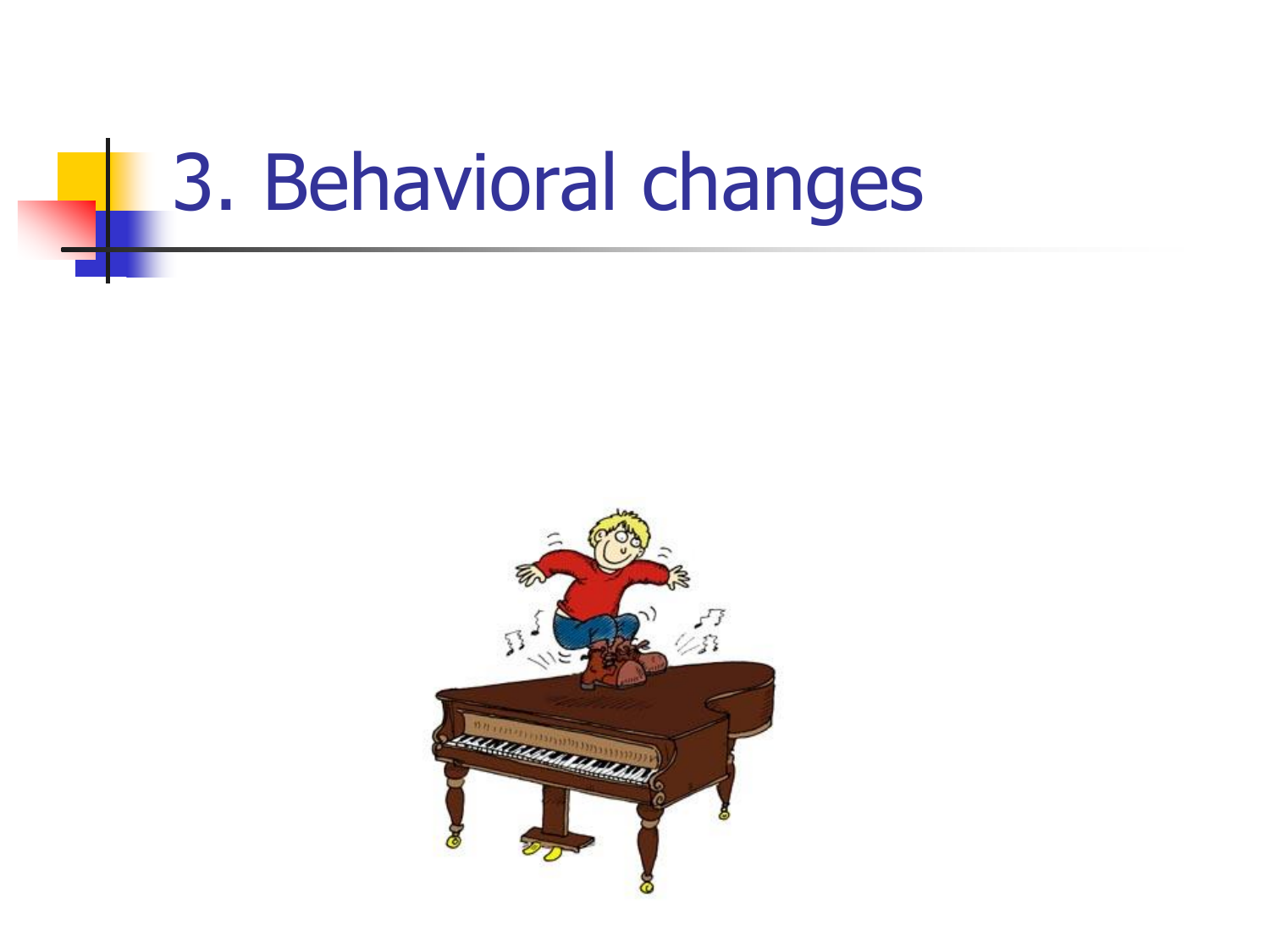## Which therapies to use?

- Consider risks / side effects
- **Look for reputable documentation of** efficacy
- Seek input from trusted health care professionals
- **Talk to other families**
- **If it isn't working stop it**
- Customize for your child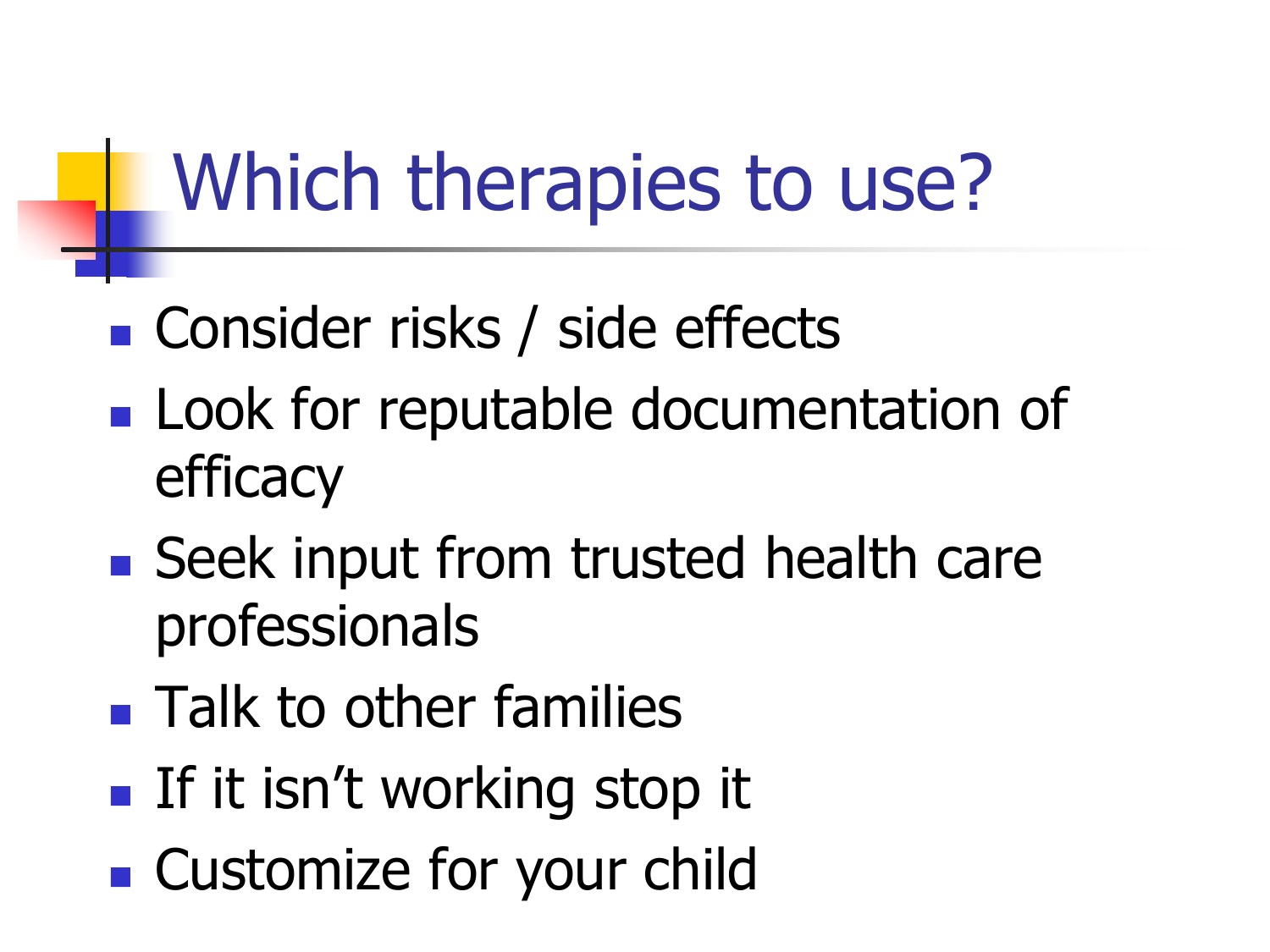## **4. What about cancer?**

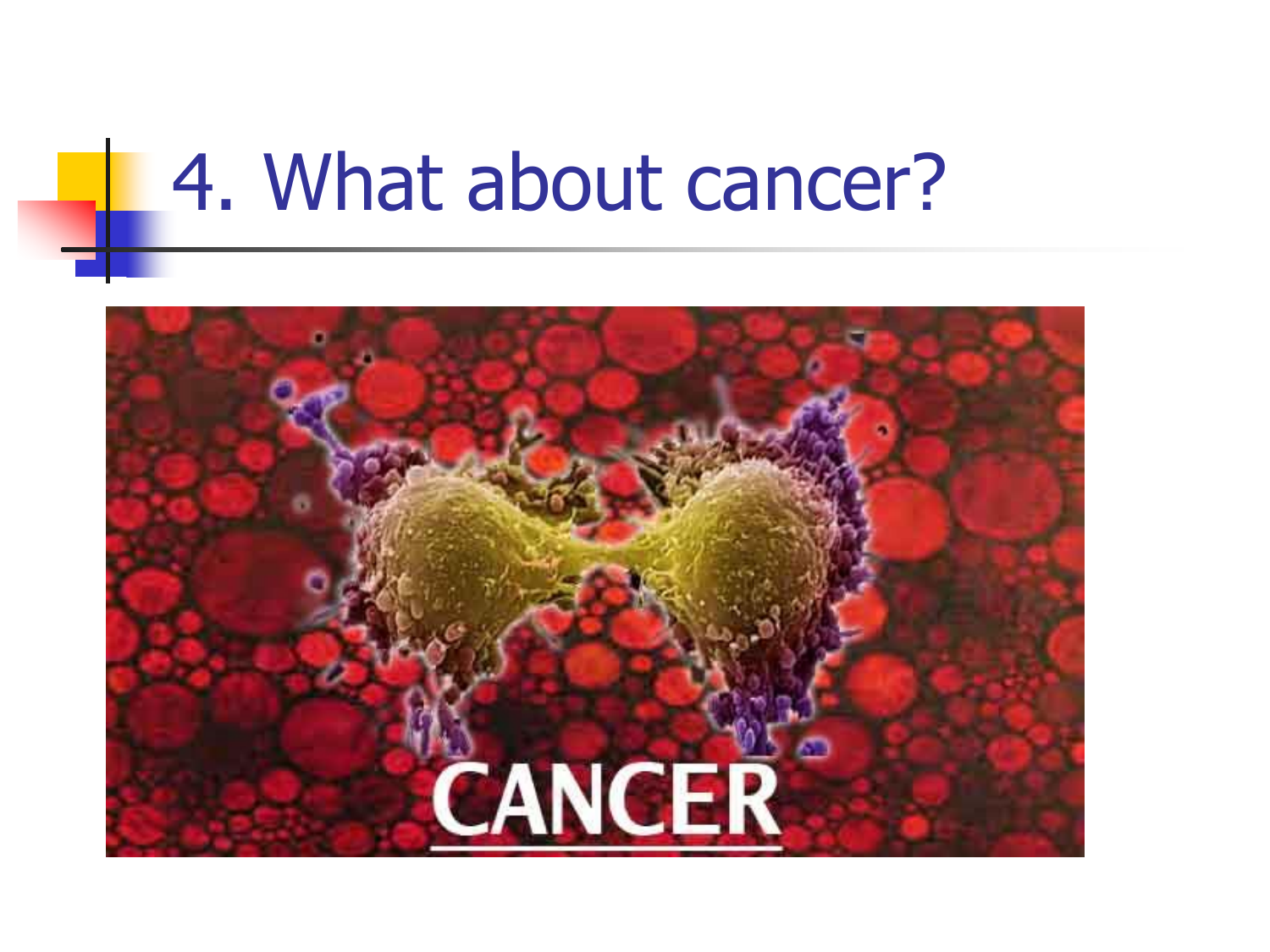## Cancer and Malan syndrome

#### **Nothing reported to date**

Secretory Carcinoma of the Skin: Report of 6 Cases, Including a Case With a Novel NFIX-PKN1 Translocation.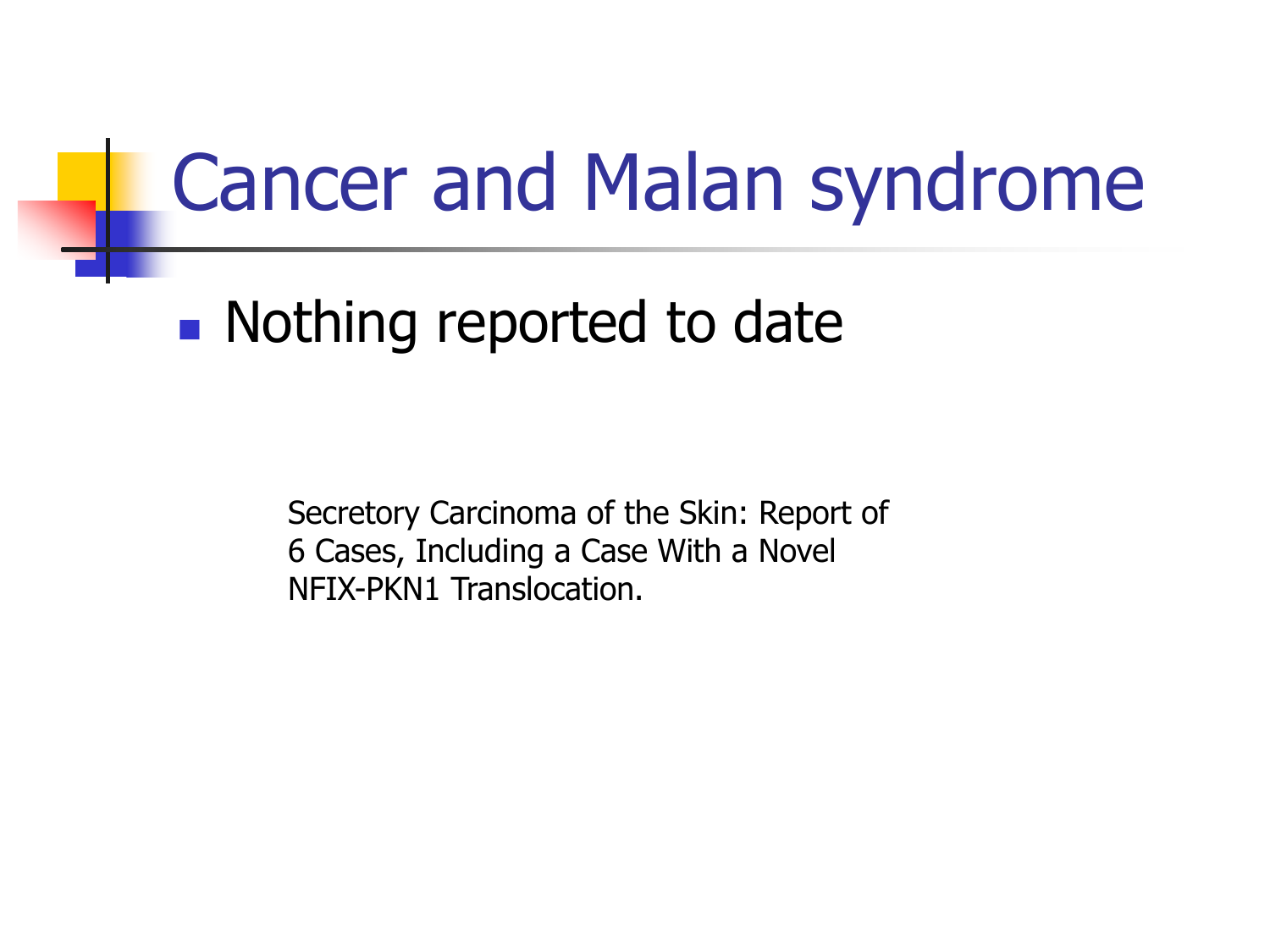

- **Seizures** 
	- **can appear in many forms**
- Some forms are subtle
	- e.g. absence seizures
- **Temperature control problems may** exacerbate seizures
	- **E** "febrile seizures" (actually seizures associated with fevers)